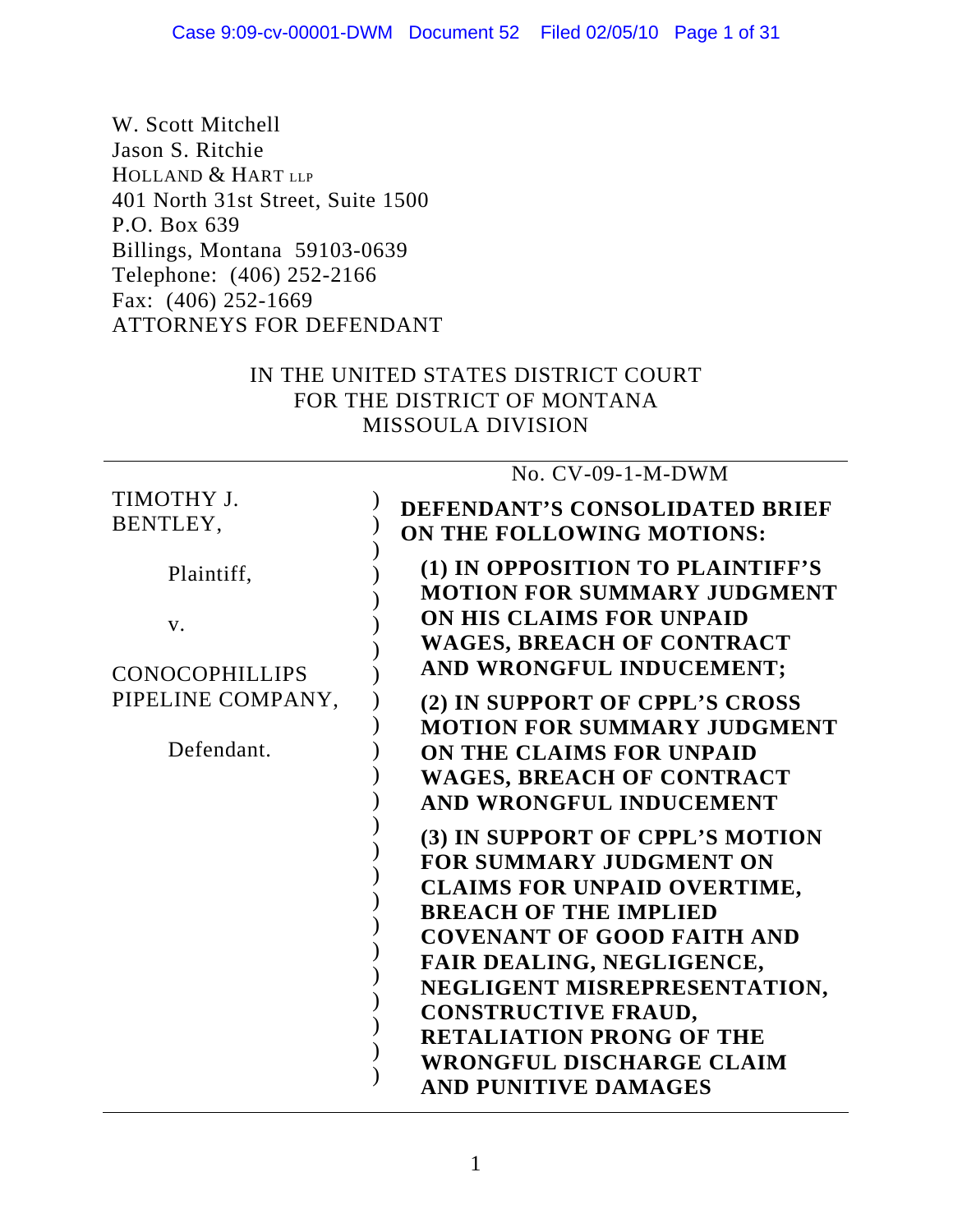Defendant ConocoPhillips Pipeline Company ("CPPL"), by and through its counsel, Holland  $\&$  Hart LLP, hereby files this consolidated brief requesting that the Court deny Bentley's motion for summary judgment on his claims for unpaid wages, breach of contract and wrongful inducement and instead grant CPPL's motion for summary judgment on the claims for unpaid wages, breach of contract, wrongful inducement, unpaid overtime, breach of the implied covenant of good faith and fair dealing, negligence, negligent misrepresentation, constructive fraud, wrongful discharge retaliation claim and punitive damages. Submitted contemporaneously herewith is CPPL's combined Statement of Genuine Issues and Statement of Uncontroverted Facts as required by L.R. 56.1(b) and CPPL's Motion for Summary Judgment.

#### **INTRODUCTION**

Bentley brings this case against his former employer, CPPL, after he was terminated on November 12, 2008 for not allowing CPPL to search his vehicle on company property. It is undisputed that when Bentley refused to allow CPPL to search his vehicle, he had a handgun in the cab of his vehicle. The sole issue in this case should be whether CPPL violated the good cause and express written personnel policy prongs of the Montana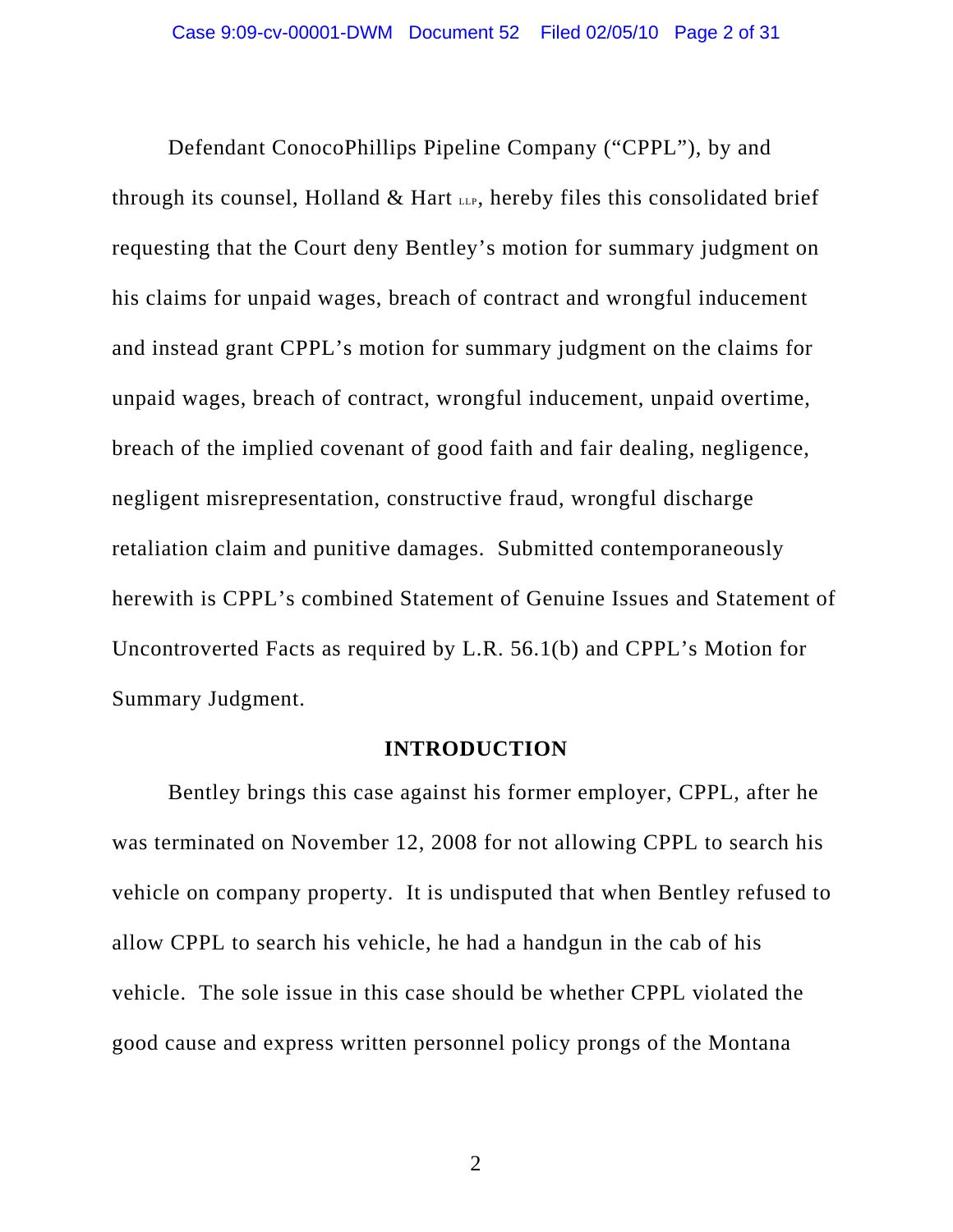Wrongful Discharge from Employment Act ("WDEA") when it terminated Bentley.

In addition to the WDEA claim, however, Bentley has brought a claim for unpaid wages, unpaid overtime, breach of contract, breach of the implied covenant of good faith and fair dealing, wrongful inducement, negligence, negligent misrepresentation, constructive fraud, violation of the public policy prong of the WDEA and punitive damages. As a matter of law, CPPL is entitled to summary judgment on each of these claims.

### **SUMMARY OF THE ARGUMENT**

### **A. Unpaid Wages**

-

Despite Bentley's self-serving statements to the contrary, the evidence actually shows that Bentley has been paid for all hours he worked. Bentley was terminated effective November 12, 2008. Between November 1 and November 12, Bentley claims to have worked 64 hours of regular time. SOF 30.<sup>[1](#page-2-0)</sup> Despite Bentley not working on November 13 and 14 and only working 64 hours during the pay period, CPPL paid Bentley his entire salary (equivalent to 86.67 regular hours) for the pay period November 1 to

<span id="page-2-0"></span><sup>&</sup>lt;sup>1</sup> The abbreviation SOF will be used to refer to Plaintiff's Statement of Uncontroverted Facts filed in support of his motion for summary judgment.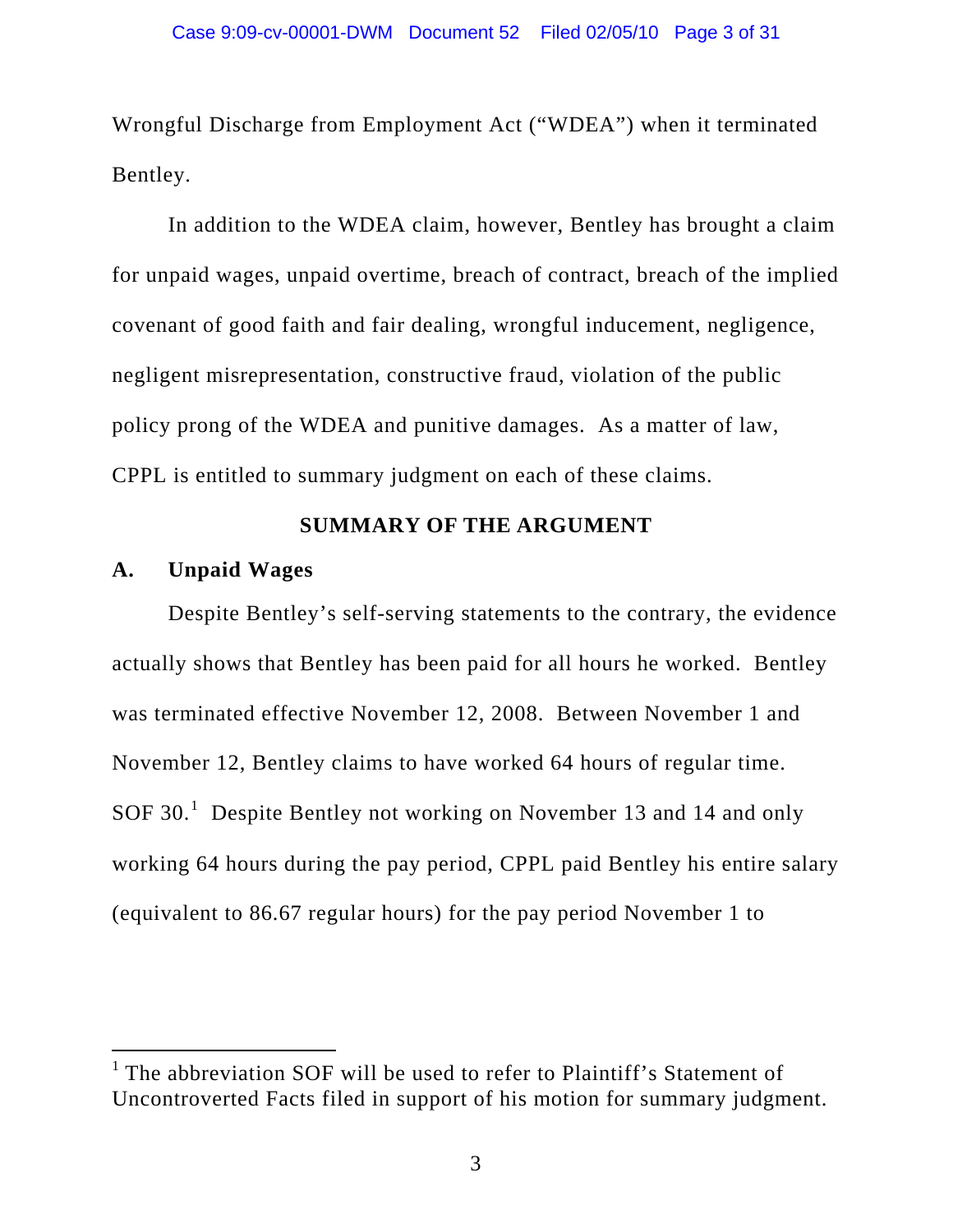November 15. SGI  $\P$  [2](#page-3-0)4-26.<sup>2</sup> After Bentley's discharge, CPPL issued his final check on November 18, 2008 for the call-out and overtime hours Bentley had worked from November 1 to November 12, and deducted from that check \$384.77 to account for the prior overpayment for November 13 and 14. *Id.* at ¶¶ 27-29. As a result, Bentley has been paid for all hours worked.

#### **B. Breach of Contract**

 $\overline{a}$ 

Bentley contends that CPPL changed the way overtime was paid during the course of his employment, and he never worked the schedule that he had been allegedly promised during his pre-employment interview. Bentley had no written employment contract with CPPL, nor has he proven the existence of an oral contract on these terms. In fact, CPPL's offer letter to Bentley expressly states that there would be subsequent changes to his pay per CPPL policy and, as a matter of law, CPPL is free to set the terms and conditions of employment. Bentley was paid pursuant to CPPL's policy and he worked the previously established schedule. After working under these terms and conditions, Bentley now objects to the terms and conditions after he was terminated.

<span id="page-3-0"></span> $2$  The abbreviation SGI will be used to refer the Court to Defendant's Statement of Genuine Issues filed contemporaneously with this response brief.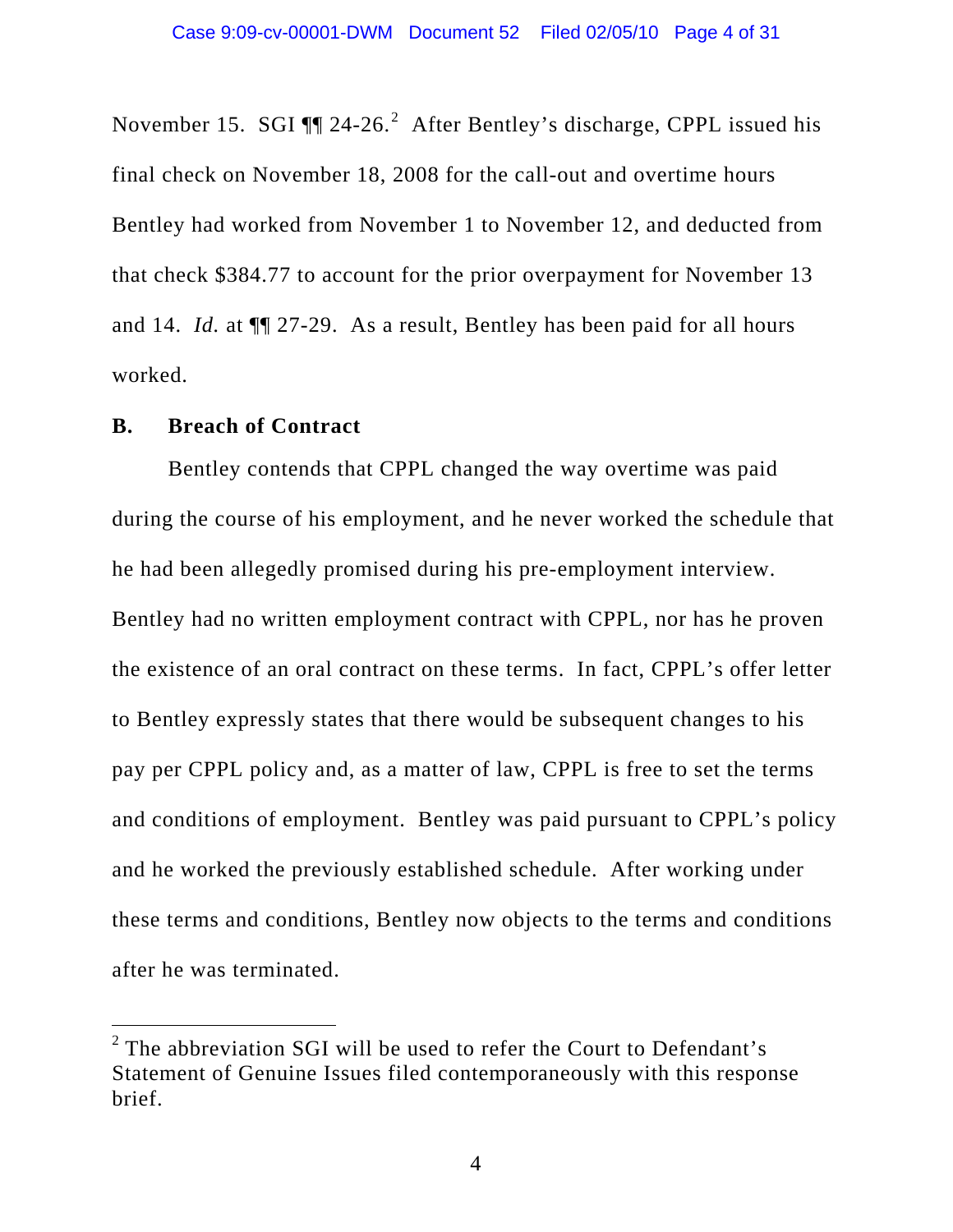#### **C. Wrongful Inducement**

There is a factual dispute as to whether Bentley was promised what he claims to be promised, but even if we assume these promises to be true, as a matter of law, the plain language of the statute bars the wrongful inducement claim.

### **D. Overtime Claim**

The Montana Wage Payment Act and the Fair Labor Standards Act ("FLSA") require employers to pay time and one-half for all hours worked over 40 within one work week. Mont. Code Ann. § 39-3-405; 29 U.S.C. § 207. The uncontroverted evidence shows that Bentley was paid a minimum of time and one-half, and in many instances, was paid a premium above the requirements of the law.

### **E. Breach of the Implied Covenant of Good Faith and Fair Dealing.**

Bentley did not have a written contract of employment which bars both his contract and breach of the implied covenant of good faith and fair dealing claims.

### **F. Negligence, Negligent Misrepresentation and Constructive Fraud.**

Bentley's claims for negligence, negligent misrepresentation and constructive fraud are preempted by the WDEA. Moreover, they are based on alleged pre-employment misrepresentations that could not have induced Bentley to accept the actual written offer of employment.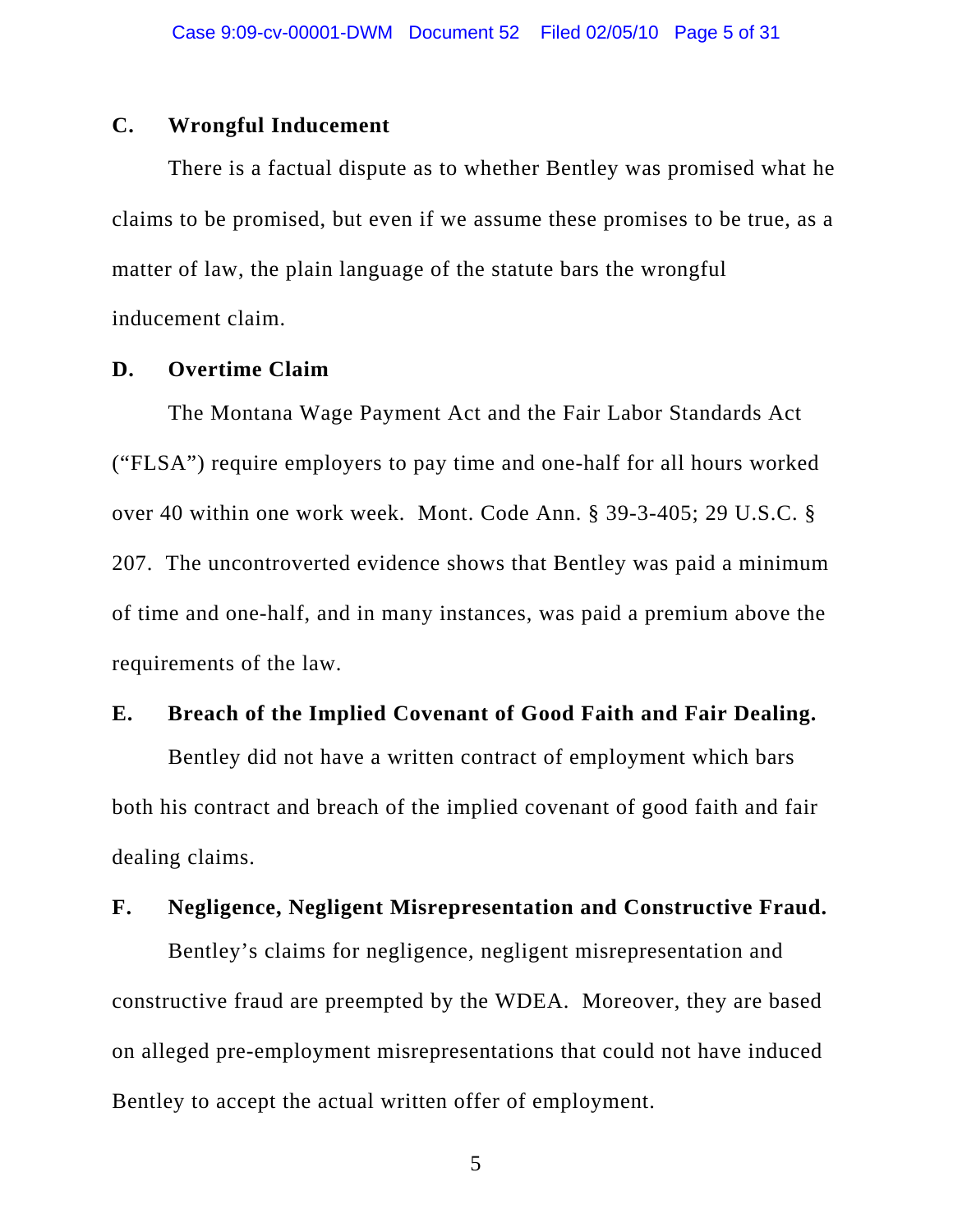#### **G. WDEA Retaliation and Punitive Damages.**

Bentley's claim for retaliation does not fit with the WDEA requirement that he report a violation of public policy. It is undisputed that Bentley complained about his schedule. However, complaining is not the same as "reporting a violation". CPPL violated no laws. Bentley contends the schedule was unsafe. His opinion does not constitute a violation. No employees were hurt working this schedule. No OSHA standards were violated. No wage and hour laws were violated. Absent an actual violation of public policy, Bentley does not have a WDEA retaliation claim for reporting a violation of public policy.

Since CPPL is entitled to summary judgment on the retaliation claim, Bentley's independent cause of action for punitive damages does not apply. Mont. Code Ann. § 39-2-905.

The sole remaining issues for trial should be whether Bentley's discharge was not for good cause, and whether CPPL violated it express written personnel policies in discharging Bentley.

#### **ARGUMENT**

Summary judgment is appropriate if the pleadings, depositions, answers to interrogatories, admissions on file, and affidavits demonstrate that there is no genuine issue of material fact and that the moving party is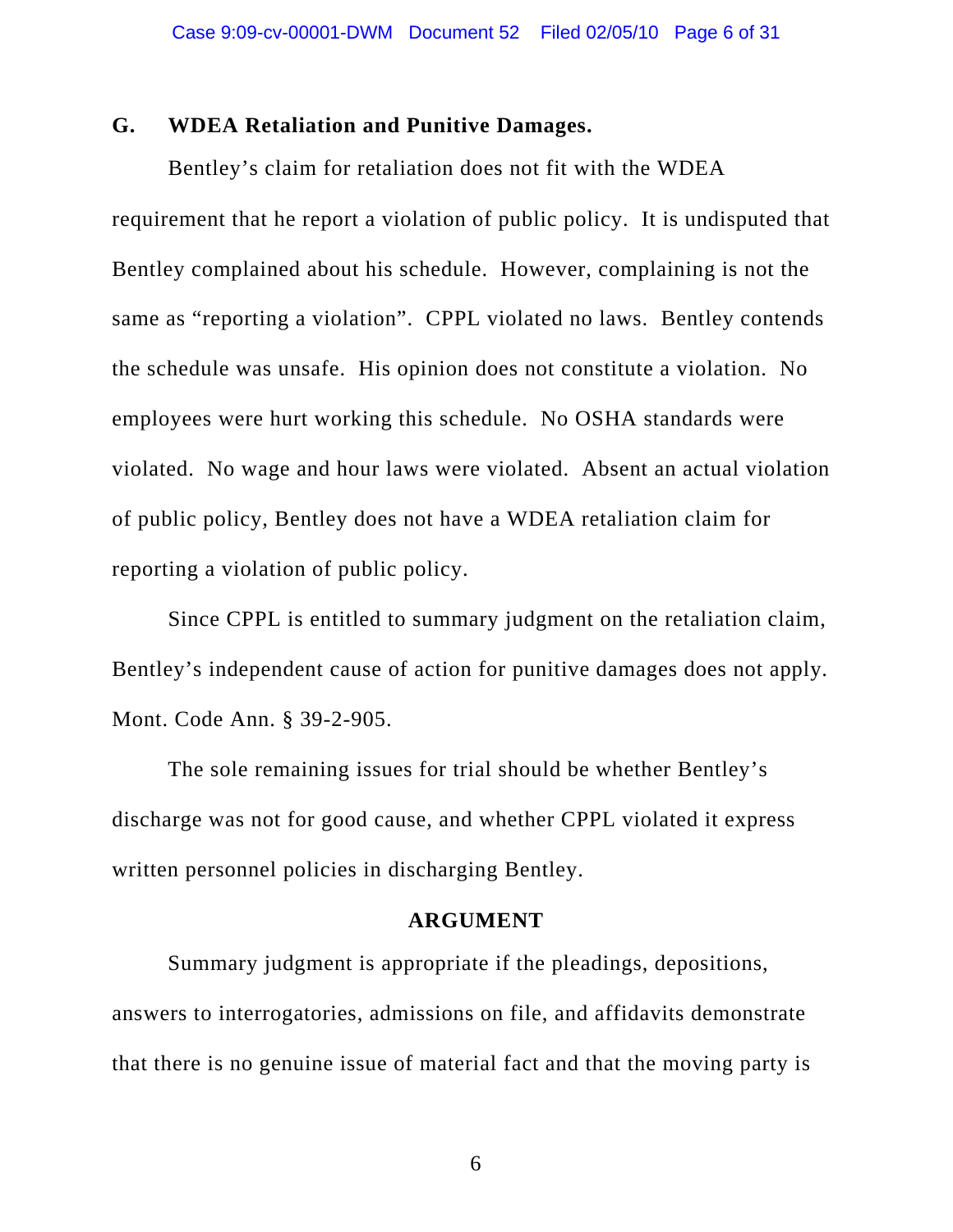entitled to judgment as a matter of law. Fed. R. Civ. P. 56(c). The moving party has the initial burden of establishing the absence of genuine issues of material fact and that it is entitled to judgment as a matter of law. *Horphag Research Ltd. v. Garcia*, 475 F.3d 1029, 1035 (9th Cir. 2007). The burden then shifts to the non-moving party to set forth specific facts showing that there is a genuine issue for trial. *Id.* In considering a motion for summary judgment, courts must view the evidence in the light most favorable to the non-moving party. *Id*. "[T]he plain language of Rule 56(c) mandates the entry of summary judgment . . . against a party who fails to make a showing sufficient to establish the existence of an element essential to that party's case, and on which that party will bear the burden of proof at trial." *Parth v. Pomona Valley Hosp. Med. Center*, 584 F.3d 794 (9th Cir. 2009) (quoting *Celotex Corp. v. Catrett*, 477 U.S. 317, 322 (1986)).

All reasonable doubts as to the existence of genuine issues for trial must be resolved against the moving party. *T.W. Elec. Serv., Inc. v. Pac. Elec. Contractors Ass'n,* 809 F.2d 626, 630 (9th Cir. 1987). If a rational trier of fact might resolve disputes raised during summary judgment proceedings in favor of the non-moving party, summary judgment must be denied. *Id.*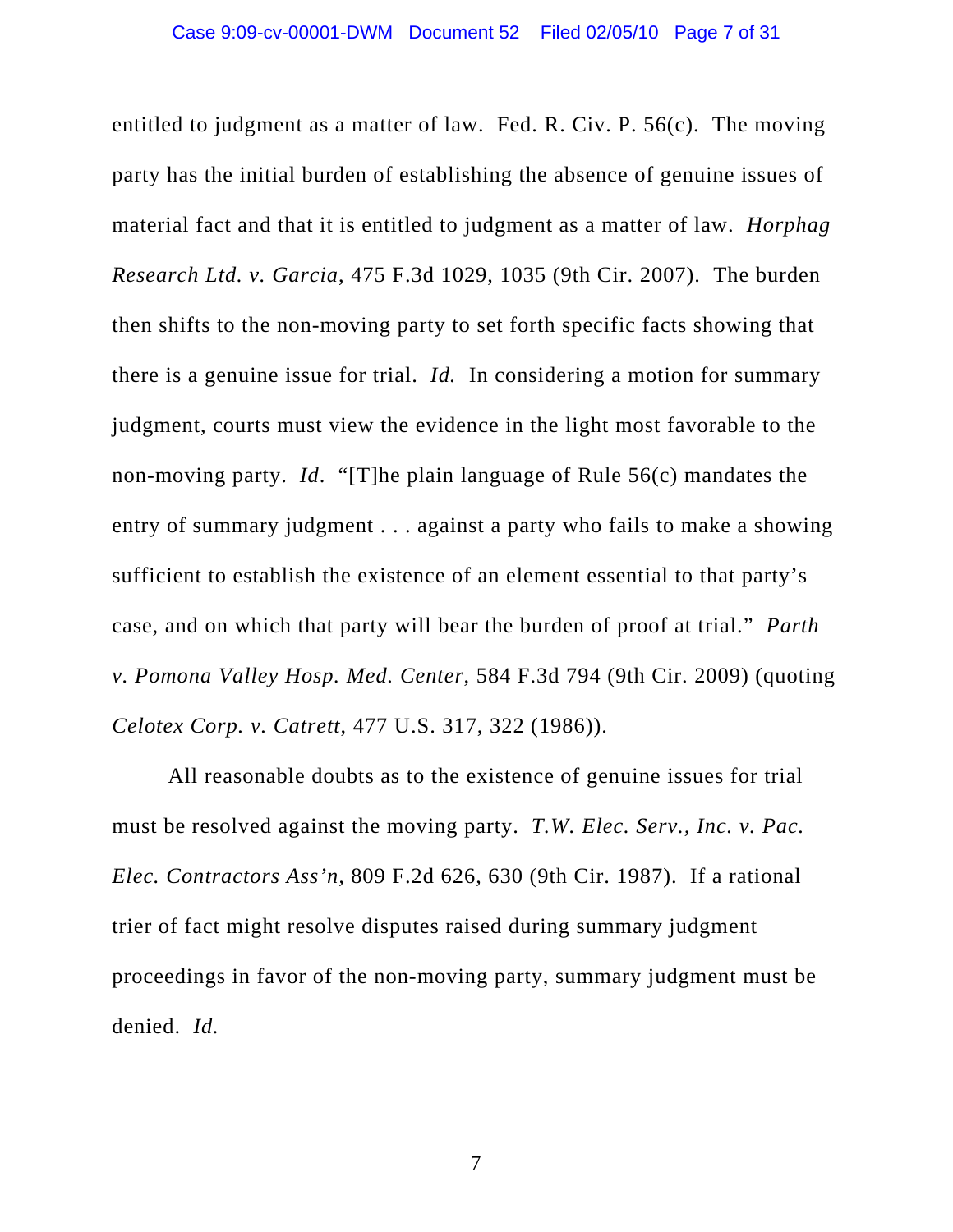#### **A. CPPL HAS PAID BENTLEY ALL WAGES OWED.**

Relying on Montana Wage Payment Act and the FLSA, Bentley claims that CPPL has failed to pay him for 64 regular hours worked between November 1 and November 12, and improperly deducting 17.31 regular hours from his last pay check. Pl's Br. at 7-8. Although Bentley is correct that the Montana Wage Payment Act and the FLSA require payment of wages, his motion for summary judgment on this claim must be denied because the undisputed evidence shows that Bentley was actually paid for all hours worked.

At the time of his termination, Bentley was paid a salary of \$3,853 per month, or \$1,926.50 per pay period, for his regular hours of work. SGI ¶ 19. Bentley received additional pay for overtime hours and call-out hours. *Id.* at  $\P$  22. Bentley was paid twice a month at CPPL. *Id.* at  $\P$  19. The first pay period each month ends on the fifteenth day of the month. *Id.* at ¶ 20. The second pay period begins on the sixteenth day of the month and ends on the last day of the month. *Id.* Bentley's salary, or regular earnings, were paid at the end of the pay period it is earned. *Id.* at ¶ 21. Overtime and call out hours were paid at the end of the following pay period because payroll is run midway through the pay period so it is not possible to gather the overtime and call out hours worked for future dates..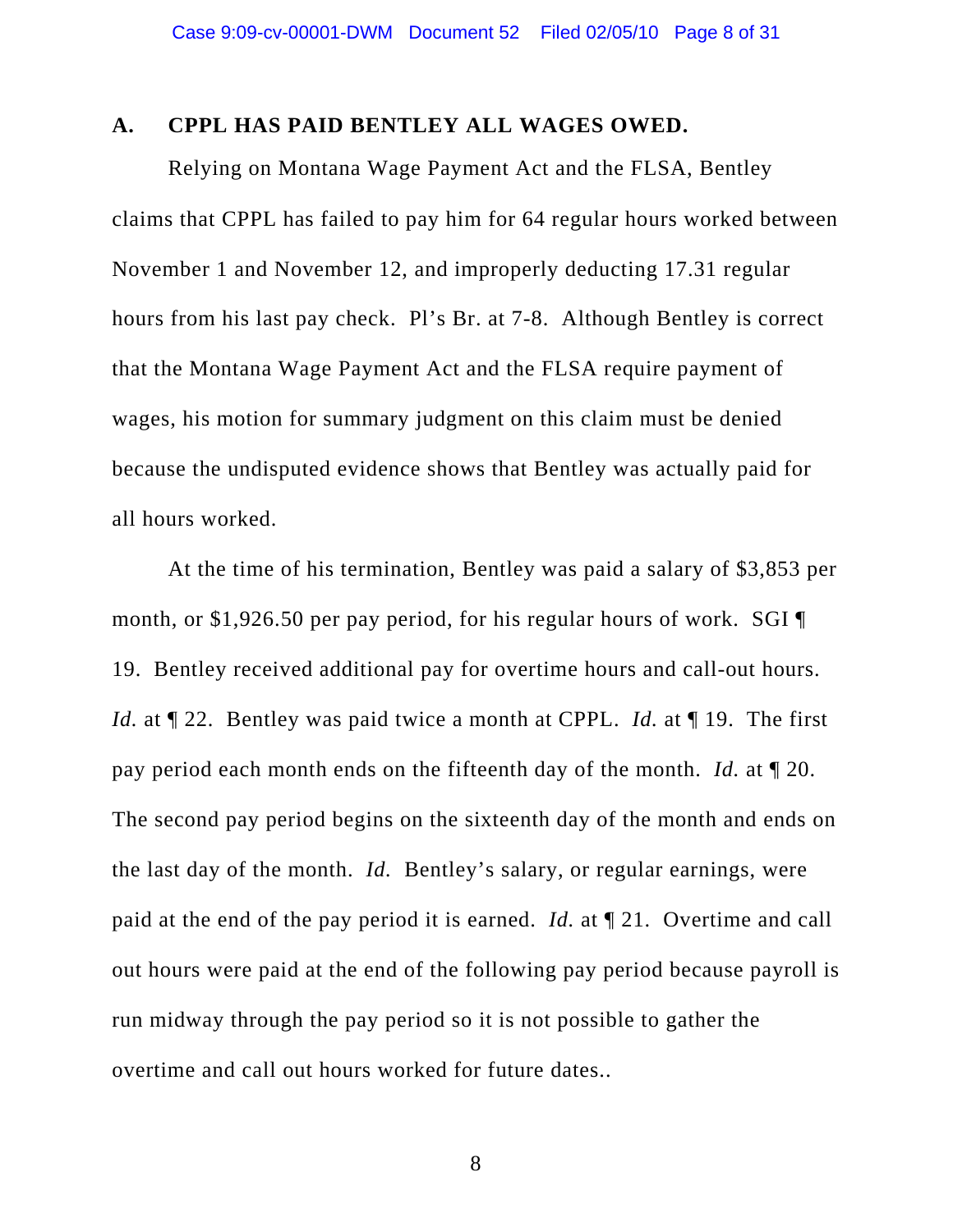Bentley claims to have worked 64 hours of regular time between November 1 and his termination on November 12. SOF 30. Despite not working the last two business days of the pay period, November 13 and 14, CPPL paid Bentley his entire salary, or \$1,926.50, for the pay period because it had processed payroll prior to his termination. SGI ¶ 24-25. Thus, on November 14, Bentley was paid for all 64 hours that he worked **and** two days he did not work (November 13 and 14). *Id.* at ¶ 26.

On November 18, CPPL issued Bentley his final check for the overtime and call-out hours he worked from November 1 to November 12. *Id.* at  $\llbracket 27$ . CPPL deducted \$384.77 of regular time from his final check to account for the overpayment in the prior pay check. *Id.* at ¶ 28. There were 10 working days in the first half of November, since Bentley did not work 2 of those 10 working days, the system deduced (2/10) x \$1,926.50 or \$384.77, which is equal to 17.31 hours. *Id.* at ¶ 29.

Thus, Bentley has been paid for all hours worked. Bentley's motion for summary judgment on this wage claim must be denied and CPPL's cross-motion should be granted. CPPL is also entitled to attorney's fees on this claim.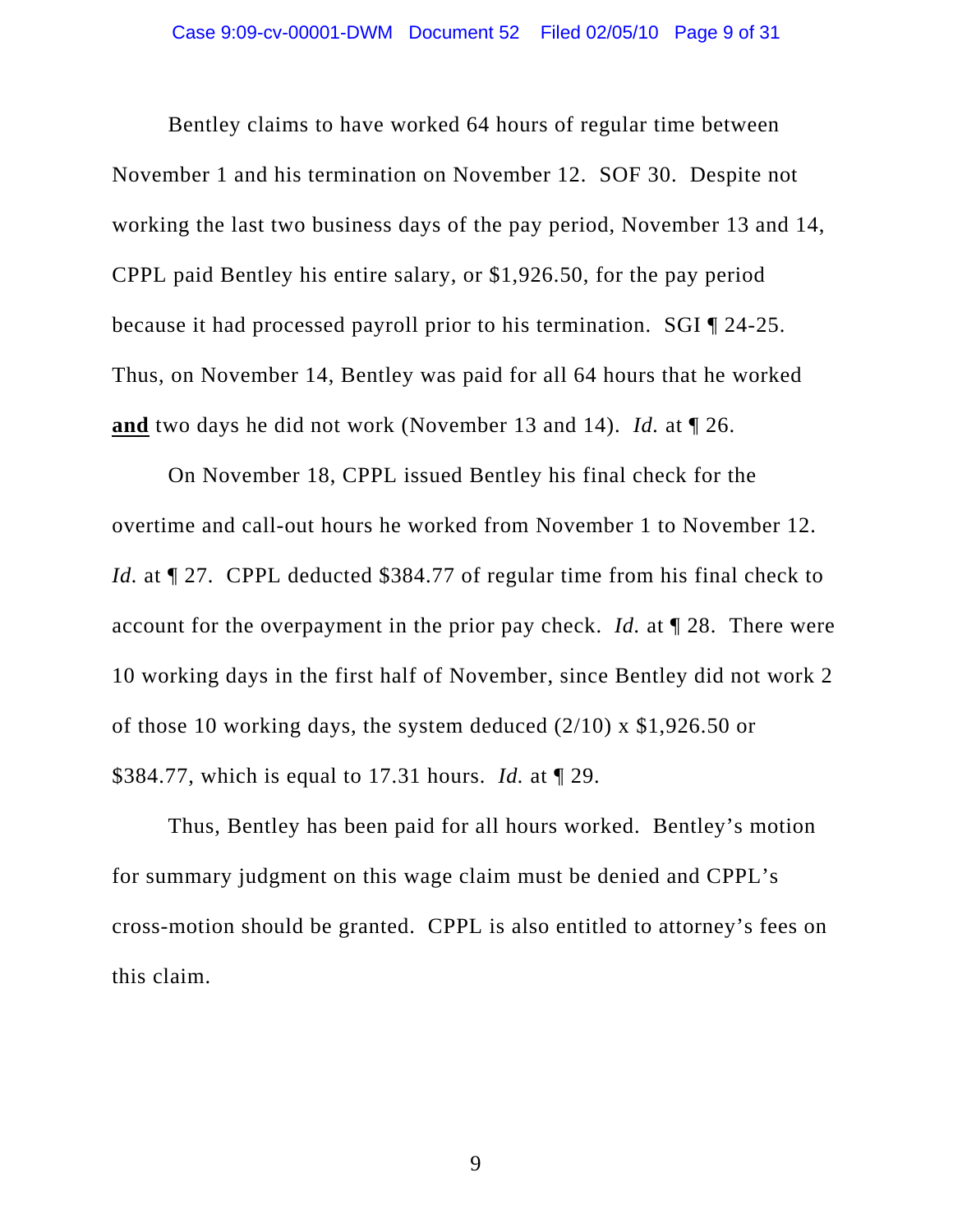### **B. CPPL HAS NOT BREACHED ANY EMPLOYMENT CONTRACT WITH BENTLEY.**

Despite the fact that Bentley worked the exact same schedule during his entire employment at CPPL and was paid pursuant to his offer letter and company policy, Bentley brings a purported breach of contract claim based on these terms and conditions of employment that he now alleges were different than what was discussed with him during his pre-employment interview. CPPL is entitled to summary judgment because Bentley was paid pursuant to CPPL's written personnel policies, and has failed to prove damages for CPPL's alleged failure to follow the schedule allegedly promised during his interview.

Bentley has failed to meet his burden that he had a contract on these terms. To establish the existence of a contract, Bentley must prove four essential elements: (1) identifiable parties capable of contracting; (2) their consent; (3) a lawful object; and (4) consideration. Mont. Code Ann. § 28- 2-102.

The Montana Supreme Court has held consent is established when there has been an offer and an acceptance to that offer. *Kortum-Managhan v. Herbergers NBGI,* 2009 MT 79, ¶18, 349 Mont. 475, ¶18, 204 P.2d 693, ¶18; *citing Keesun Partners v. Ferdig Oil Co.,* 249 Mont. 331, 337, 816 P.2d 417, 421 (1991). Montana law requires acceptance of an offer to be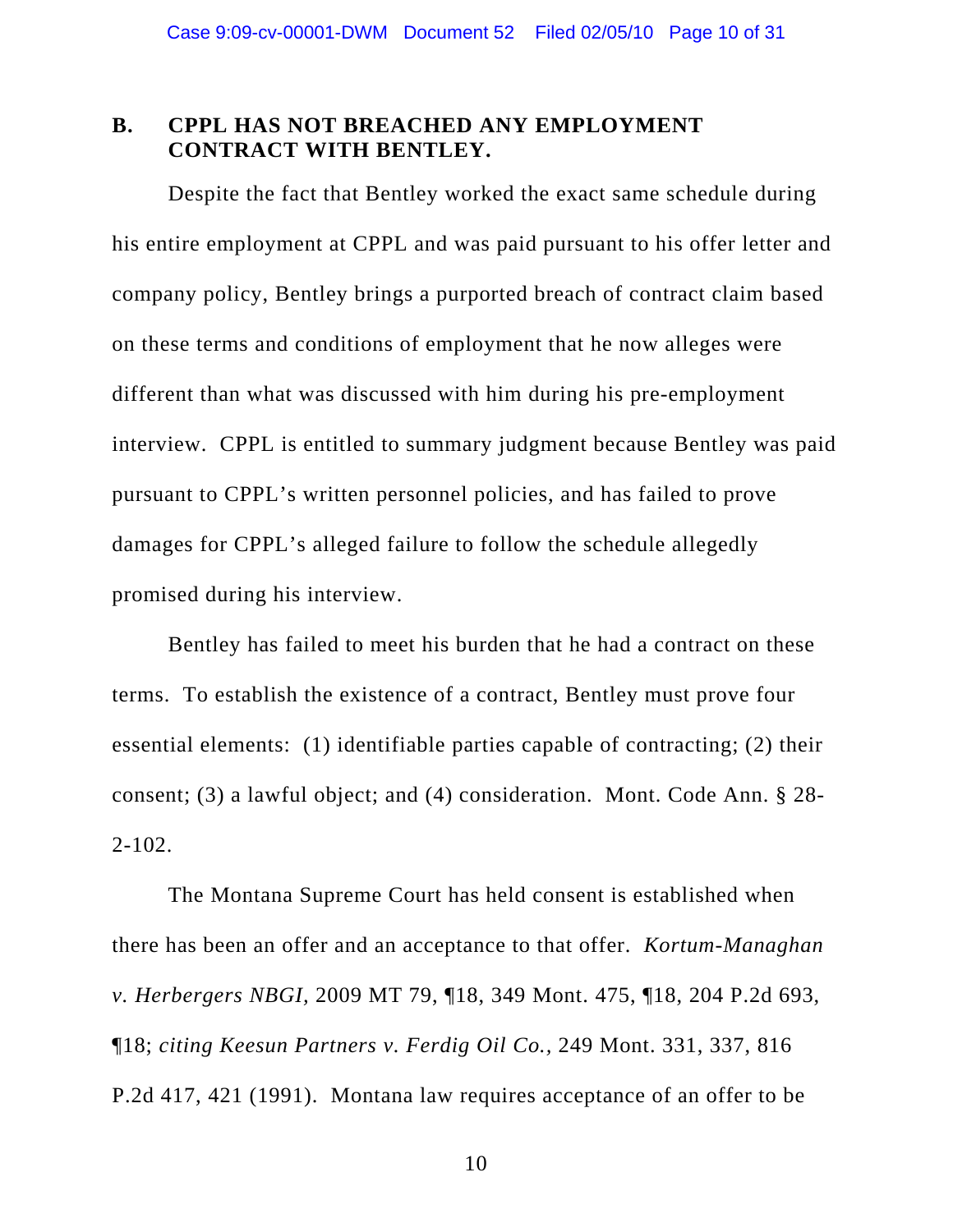absolute and unqualified. 28-2-504; *see also Zier v. Lewis*, 352 Mont. 76, 81 (2009) ("Acceptance of an offer on terms varying from those offered is a rejection of the offer, putting an end to the negotiation unless there is assent to the new terms.").

On March 23, 2007, CPPL offered Bentley a job. SGI ¶ 5. The terms and conditions of the employment offer were stated in the offer letter. *Id.* at ¶ 6. Specifically, the offer letter stated that "subsequent changes to your salary will be based on your performance and our compensation policy." *Id.*  at ¶ 7. The offer letter did not provide that Bentley would be paid in excess of CPPL's call-out policy, nor did the offer letter state that Bentley would work a schedule different from the other pipeline operators at the Missoula terminal as Bentley now alleges. *Id.* at ¶ 8. Instead, Bentley accepted employment based upon the terms prescribed by the offer letter. He did not qualify his acceptance, nor did he reject the terms in the offer letter.

Absent an agreement to the contrary, the terms of an employment contract are set forth in the employer's personnel manual. *Langager v. Crazy Creek Productions, Inc.,* 1998 MT 44, ¶ 26, 287 Mont. 445, ¶ 26, 954 P.2d 1169, ¶ 26. The employer is free to set the terms and conditions of employment and compensation. *McConkey v. Flathead Electric Co-op*., 2005 MT 334, ¶23, 330 Mont. 48, ¶23, 125 P.3d 1121, ¶23, *citing Langager*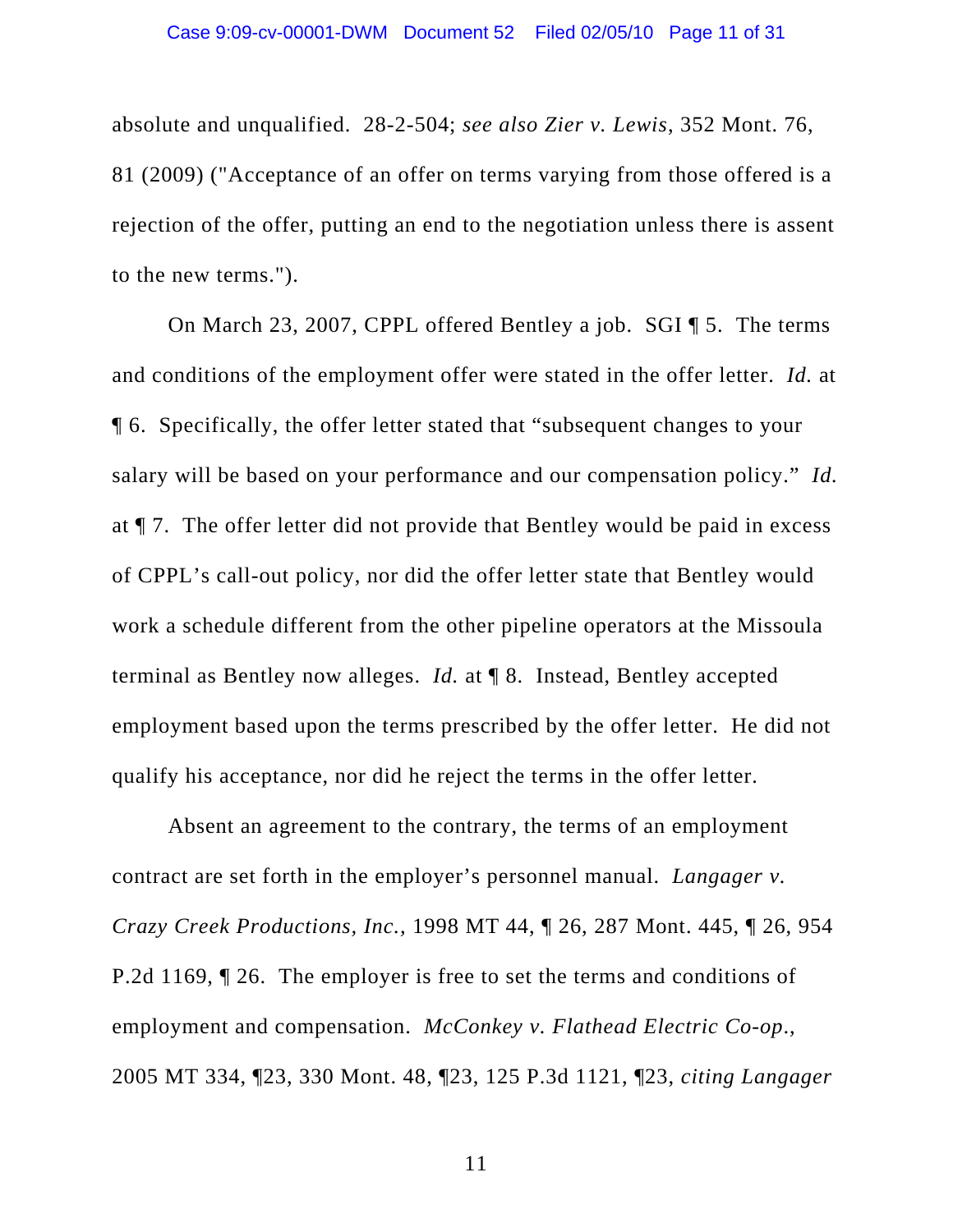at ¶25 (quoting *Rowell v. Jones & Vining, Inc.*, 524 A.2d 1208, 1211 (Maine 1987). The employee is free to accept or reject those conditions. *McConkey* at ¶23, *citing Langager* at ¶25.

Here, Bentley was paid pursuant to CPPL's call out policy and worked the schedule that all other pipeline operators at the Missoula terminal worked. Bentley has failed to establish alleged promises to him that exceeded the terms and conditions that every other pipeline operator worked and which Bentley worked while he was employed at CPPL.

### **1. Bentley Has Been Paid For All Call-Outs Pursuant to CPPL's Call-Out Policy.**

CPPL's Call-Out Policy is clear and unambiguous. As an operator, Bentley was required to answer telephone calls from truck drivers or come back to the facility after normal working hours to perform work when he was on-call. SGI ¶ 9. CPPL's call out policy was designed to pay the employee a premium for the imposition on the employee's personal time. *Id.* at  $\P$  11. Pursuant to the call-out policy, if Bentley received a call out and could fix the problem without going to the facility, the policy provided that he record either (1) the time he actually worked at the rate of time and onehalf; or (2) two hours of straight time, whichever is greater. *Id.* at  $\P$  12. If Bentley received a call out that required him to go to the facility, the policy provided that he record either (1) the time he actually worked at the rate of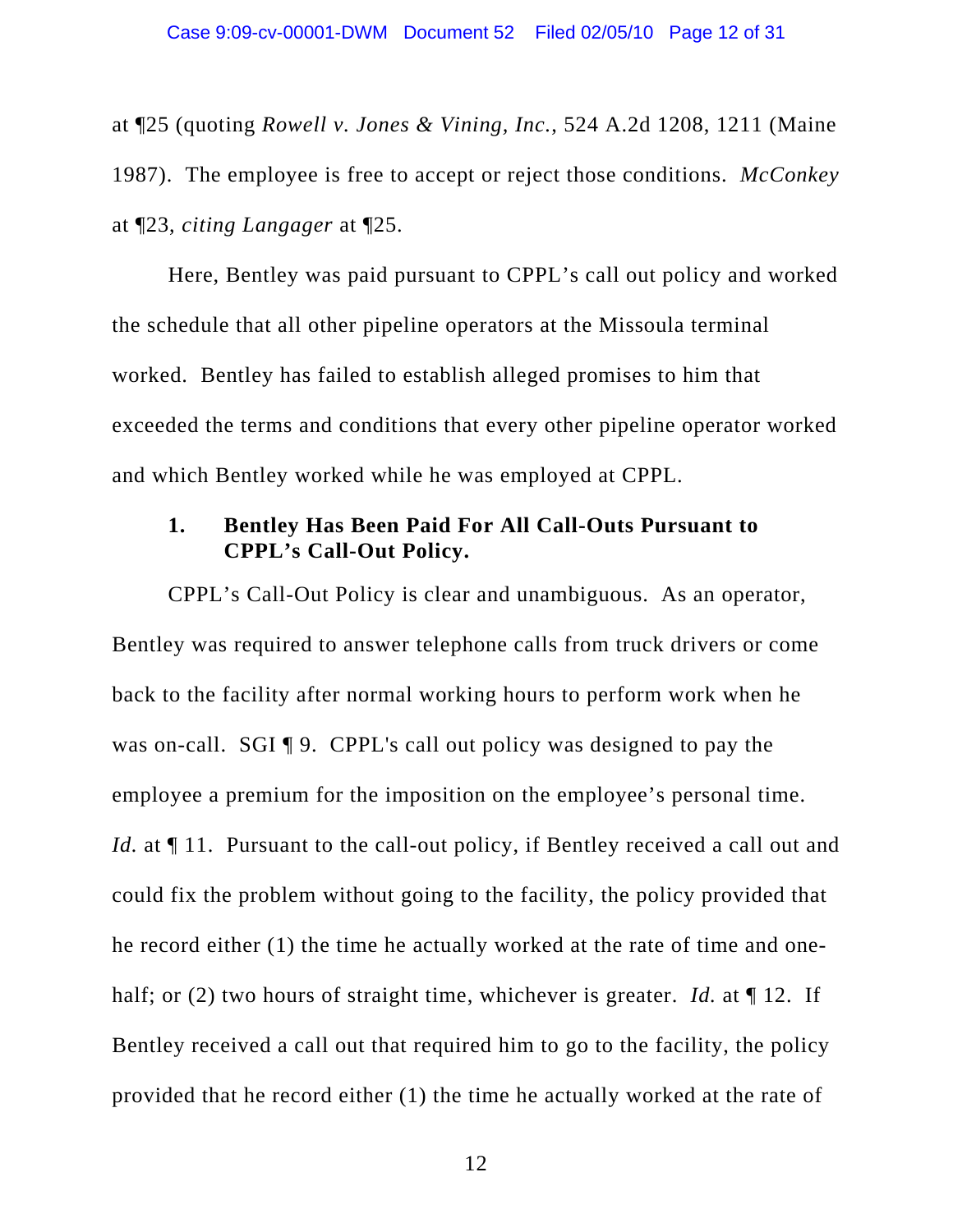time and one-half; or (2) four hours of straight time, whichever is greater. *Id.* at ¶ 13.

For example, if Bentley received a call out at home, and it took him fifteen minutes to address the issue over the telephone, he should record two hours at his regular rate of pay. If it took longer than 1.33 hours, he should record his actual time at the rate of time and one-half. Similarly, if Bentley was required to travel to the facility, and it took him fifteen minutes to complete the call out, he should record four hours at his regular rate of pay. If it took longer than 2.66 hours, he should record his actual time at the rate of time and one-half. Bentley was paid a minimum of time and one-half for all hours worked, and was paid a premium on call out hours handled from home that took less than 1.33 hours, and those handled at the facility in less than 2.66 hours. *See* charts below illustrating the policy.

When Bentley started at CPPL, he recorded his call out time incorrectly. SGI ¶ 14. If a call out required him to travel to the facility, but only took 20 minutes, Bentley recorded four hours at time and one-half, instead of four hours of straight time. *Id.* at ¶ 15. Similarly, if he received a 15 minute call at home, Bentley recorded two hours at time and one-half instead of two hours of straight time. *Id.* at ¶ 16.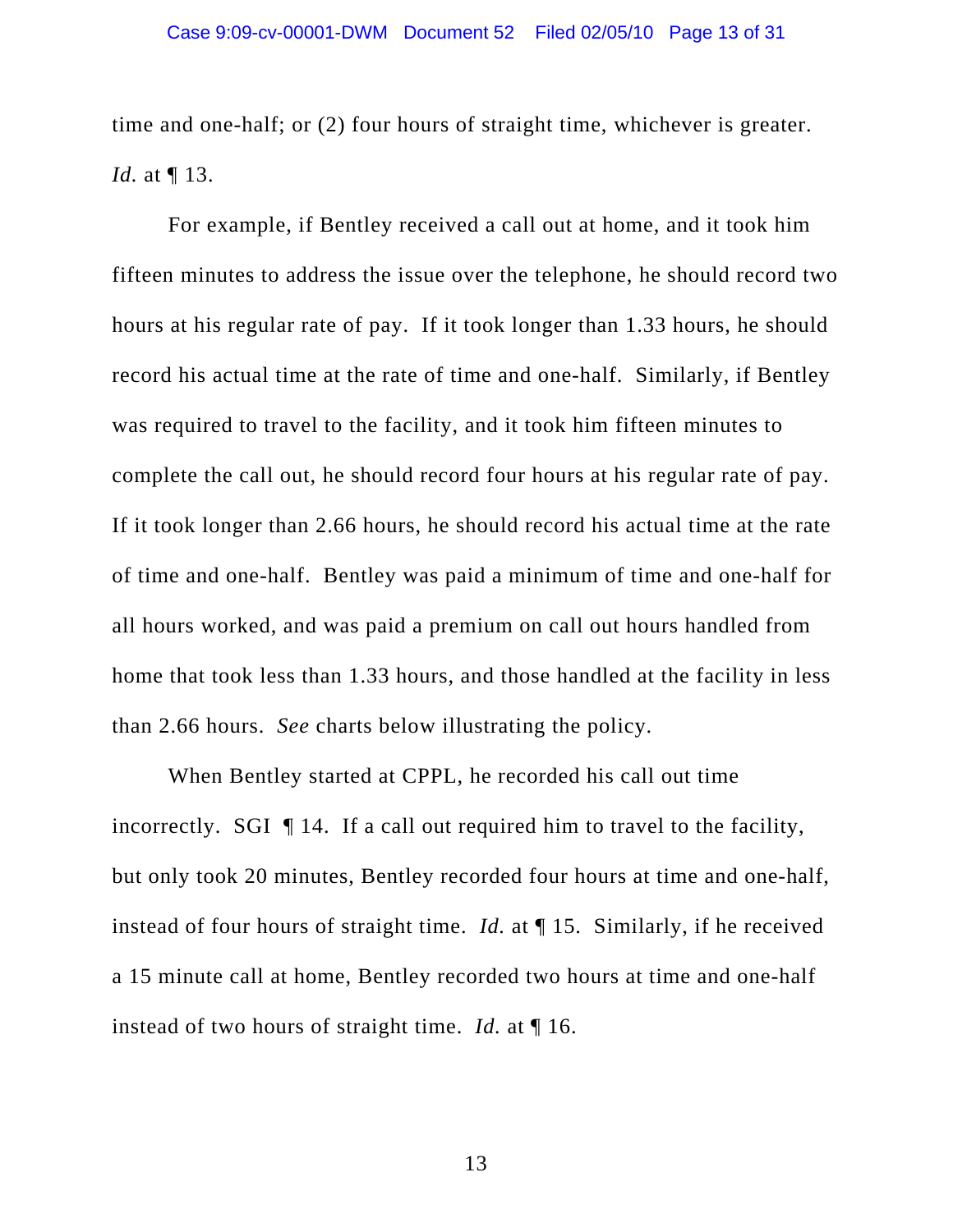When Steve Thomas was hired as Bentley's supervisor, Thomas explained to Bentley he was recording call out time improperly, and instructed Bentley on the proper way to record call out time. *Id.* at ¶ 17. Bentley never objected to the way call outs were paid during the next 12 months of his employment. Indeed, Bentley raised this issue for the first time in this litigation.

Here is a chart comparing what Montana law and the FLSA required CPPL to pay Bentley, what Bentley was paid pursuant to CPPL's call-out policy and what Bentley is asking for in his motion:

| Time<br>Worked<br>on Call-<br>Out | <b>MT Law and</b><br><b>FLSA</b><br><b>Minimum</b> for<br>Overtime<br>(time and one-<br>half rate for<br>time worked) | <b>Amount Actually Paid to</b><br><b>Bentley under CPPL's policy</b><br>(paid for 2 hours straight time<br>for any work up to 1.33 hours;<br>time and one-half rate for all<br>time worked over 1.33 hours) | Pay as<br>contended<br>by Bentley<br>(2 hours at<br>time and<br>one-half<br>rate) |
|-----------------------------------|-----------------------------------------------------------------------------------------------------------------------|-------------------------------------------------------------------------------------------------------------------------------------------------------------------------------------------------------------|-----------------------------------------------------------------------------------|
| 0.25                              | \$8.34                                                                                                                | \$44.46                                                                                                                                                                                                     | \$66.69                                                                           |
| 0.5                               | \$16.67                                                                                                               | \$44.46                                                                                                                                                                                                     | \$66.69                                                                           |
| 0.75                              | \$25.01                                                                                                               | \$44.46                                                                                                                                                                                                     | \$66.69                                                                           |
| 1                                 | \$33.35                                                                                                               | \$44.46                                                                                                                                                                                                     | \$66.69                                                                           |
| 1.33                              | \$44.35                                                                                                               | \$44.46                                                                                                                                                                                                     | \$66.69                                                                           |
| 1.5                               | \$50.02                                                                                                               | \$50.02                                                                                                                                                                                                     | \$66.69                                                                           |
| $\overline{2}$                    | \$66.69                                                                                                               | \$66.69                                                                                                                                                                                                     | \$66.69                                                                           |

**CALL OUT PAY FOR MATTERS HANDLED FROM HOME**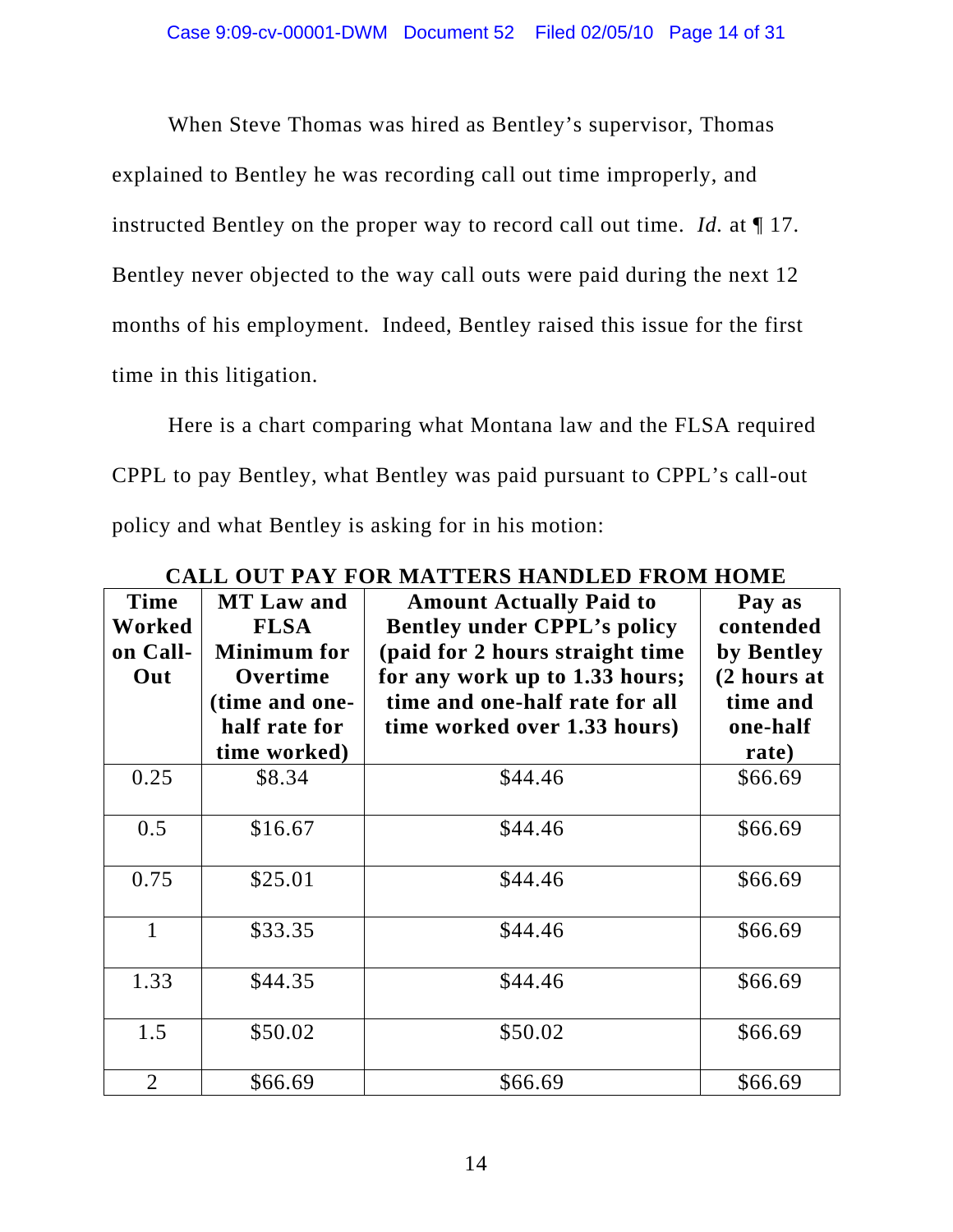# **CALL OUT PAY WHEN EMPLOYEE LEAVES HOME AND GOES TO FACILITY**

| <b>Time</b><br><b>Worked on</b><br>Call-Out | <b>MT Law and</b><br><b>FLSA</b><br><b>Minimum</b> for<br>Overtime<br>(time and<br>one-half rate<br>for time<br>worked) | <b>Amount Actually Paid</b><br>to Bentley under CPPL<br>policy (paid for 4<br>hours straight time for<br>any work up to 2.66<br>hours; time and one-<br>half rate for all time<br>worked over 2.66<br>hours) | Pay as<br>contended by<br><b>Bentley (4 hours</b><br>at time and one-<br>half rate) |
|---------------------------------------------|-------------------------------------------------------------------------------------------------------------------------|--------------------------------------------------------------------------------------------------------------------------------------------------------------------------------------------------------------|-------------------------------------------------------------------------------------|
| 0.5                                         | \$16.67                                                                                                                 | \$88.92                                                                                                                                                                                                      | \$133.38                                                                            |
| $\mathbf{1}$                                | \$33.35                                                                                                                 | \$88.92                                                                                                                                                                                                      | \$133.38                                                                            |
| 1.5                                         | \$50.02                                                                                                                 | \$88.92                                                                                                                                                                                                      | \$133.38                                                                            |
| $\overline{2}$                              | \$66.69                                                                                                                 | \$88.92                                                                                                                                                                                                      | \$133.38                                                                            |
| 2.5                                         | \$83.36                                                                                                                 | \$88.92                                                                                                                                                                                                      | \$133.38                                                                            |
| 2.66                                        | \$88.70                                                                                                                 | \$88.92                                                                                                                                                                                                      | \$133.38                                                                            |
| 3                                           | \$100.04                                                                                                                | \$100.04                                                                                                                                                                                                     | \$133.38                                                                            |
| $\overline{4}$                              | \$133.38                                                                                                                | 133.38                                                                                                                                                                                                       | \$133.38                                                                            |

As the Court can see from this chart, in many instances Bentley was paid a premium on what is required by Montana law and the FLSA. Indeed, Bentley's breach of contract claim is not based on the allegation that he was paid less than the time and one-half required by Montana law, nor does he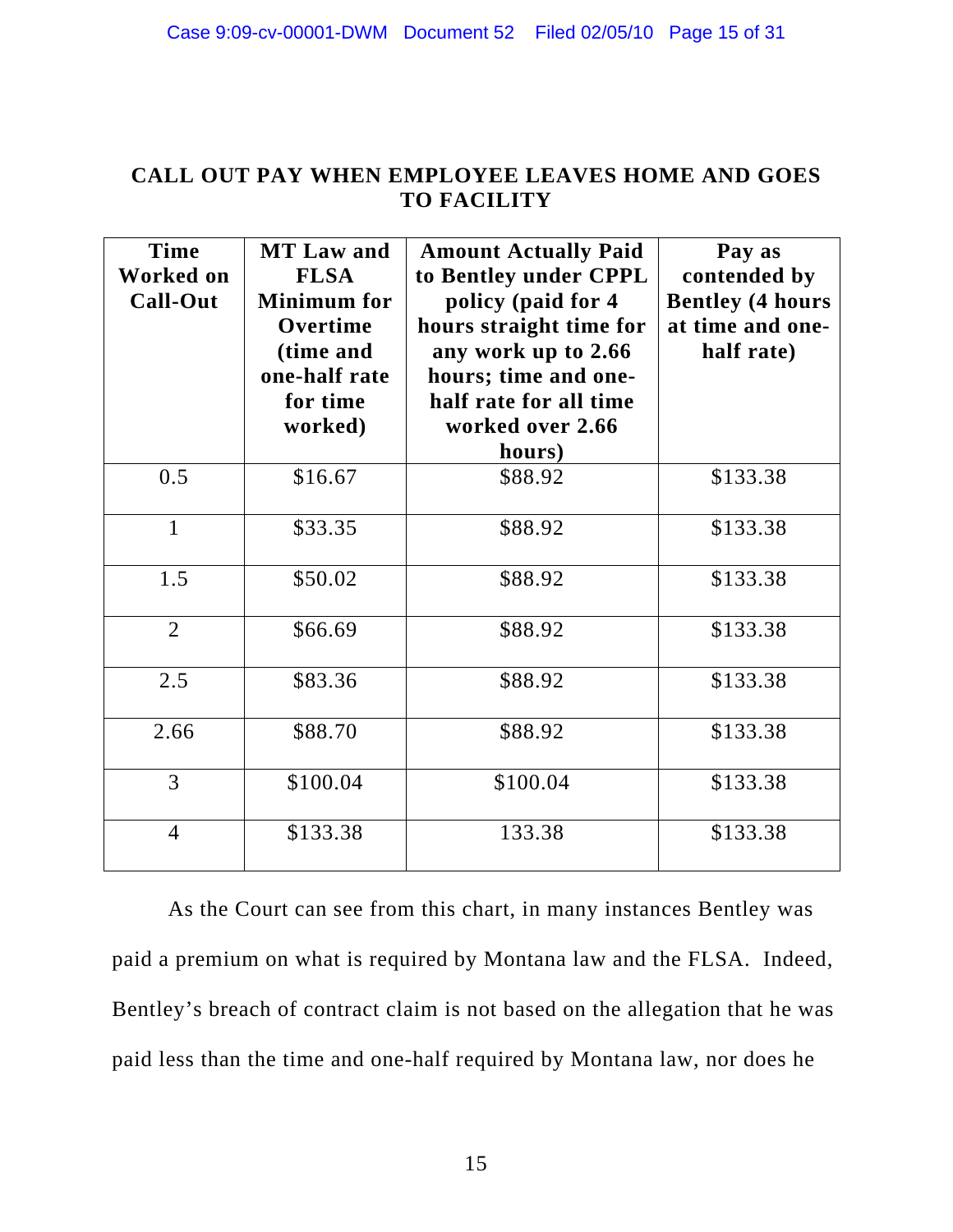claim an entitlement to additional call-out pay under the FLSA. Simply put, Bentley claims that he should have been entitled to record his call out time incorrectly for his entire employment at CPPL (and be paid more than the other operators) because he got away with it during his first five months of employment.

Bentley's counsel argues at length that CPPL promised to pay call outs pursuant to the way Bentley was mistakenly recording time, and that this was a "lynchpin of the employment agreement" for Bentley. Pl.'s Br. at 9-10. Bentley's affidavit, however, tells a different story. Bentley does not claim that CPPL promised to pay him call outs in this manner, nor does Bentley claim that Dave Floyd promised to pay him call outs in this manner. Instead, Bentley's affidavit simply states that "[w]hile I was employed at ConocoPhillips, Steve Thomas (my second supervisor) paid me my overtime and call-out wages differently than my first supervisor, Dave Floyd." SOF ¶ 2 (Ex. A, ¶¶ 11-13). This is consistent with Bentley's deposition testimony:

> Q: Okay, my question was a little different. Did you ever look at your paycheck and see how you were paid and complain to Conoco that you didn't think you were being paid appropriately for call-out or overtime?

A: No, I made a comment to Steve that that's not how Dave did it, that not how we were told to do it. And Steve said, well, this is how you're supposed to do it. Seeing how he was the supervisor – James had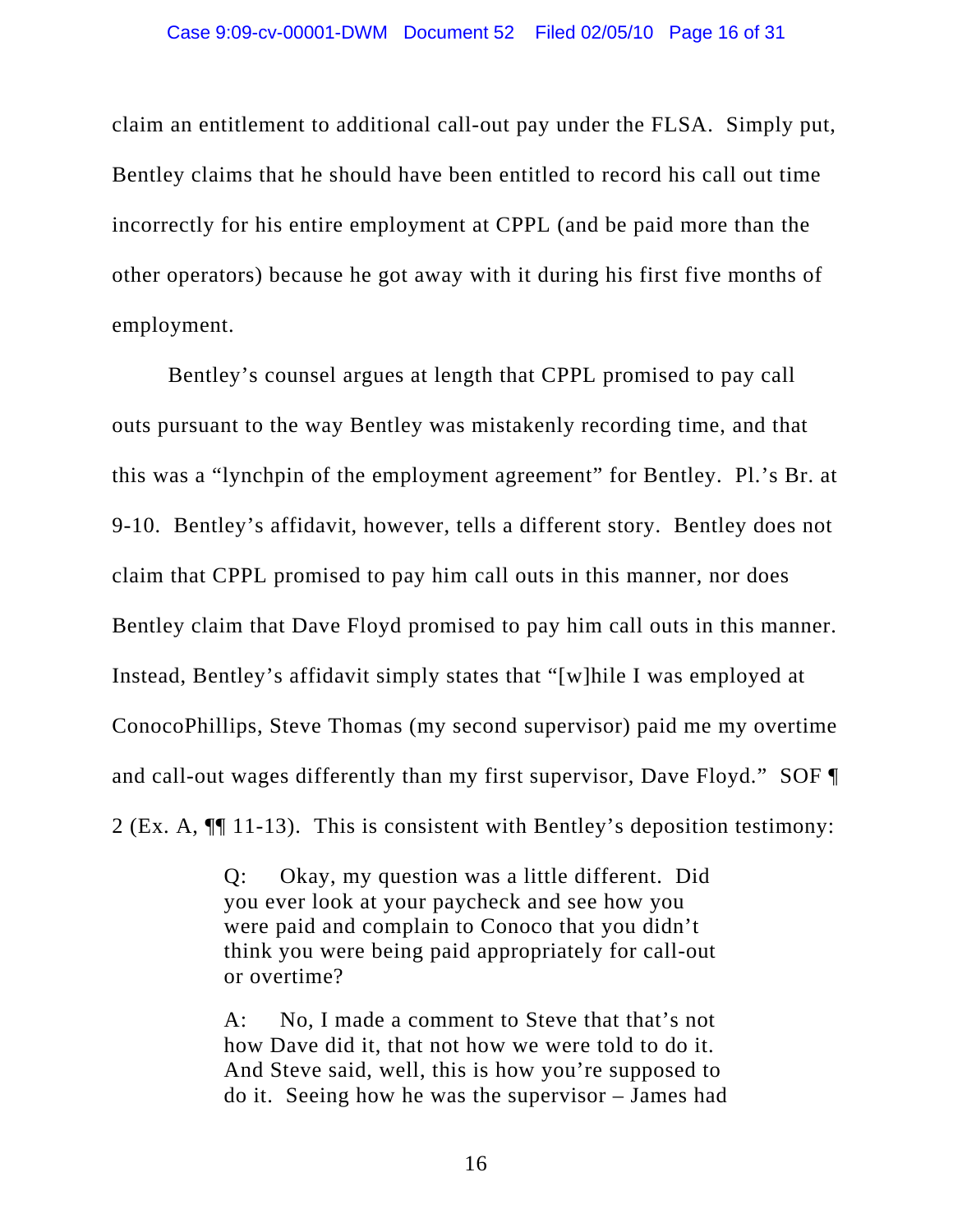made the same comment to him, James Turner, you know, that we had been doing it this was and that's how Dave wanted us to do it, and Steve said, well, this is how it's supposed to be done. We took his word for it and started doing it.

SGI  $\P$  31.

Bentley has also argued that CPPL could not change the way he was paid (changing from Bentley's improper method of recording call-out time to compliance with CPPL policy) without additional consideration. *Gates v. Life of Montana Insurance Co.,* 196 Mont. 178, 183, 638 P.2d 1063, 1066 (1982). This case is factually distinguishable from *Gates*. In *Gates*, a former employee brought an action for wrongful discharge against her employer, asserting in part that her employer "breached the contractual terms of her employment as set forth in [an] employment handbook." *Gates,* 196 Mont. at 183, 638 P.2d at 1066. The Court held that where the employer distributed the handbook *two years after* the plaintiff was hired, there was no new and independent consideration for its terms and its terms were not bargained for. *Gates,* 196 Mont. at 183, 638 P.2d at 1066.

Here, CPPL did not change its policy after Bentley was hired. Instead, the call-out policy was effective August 25, 2000, **seven years prior** to Bentley's employment, and stayed in effect throughout Bentley's employment at CPPL. SGI | 10. Bentley simply was not correctly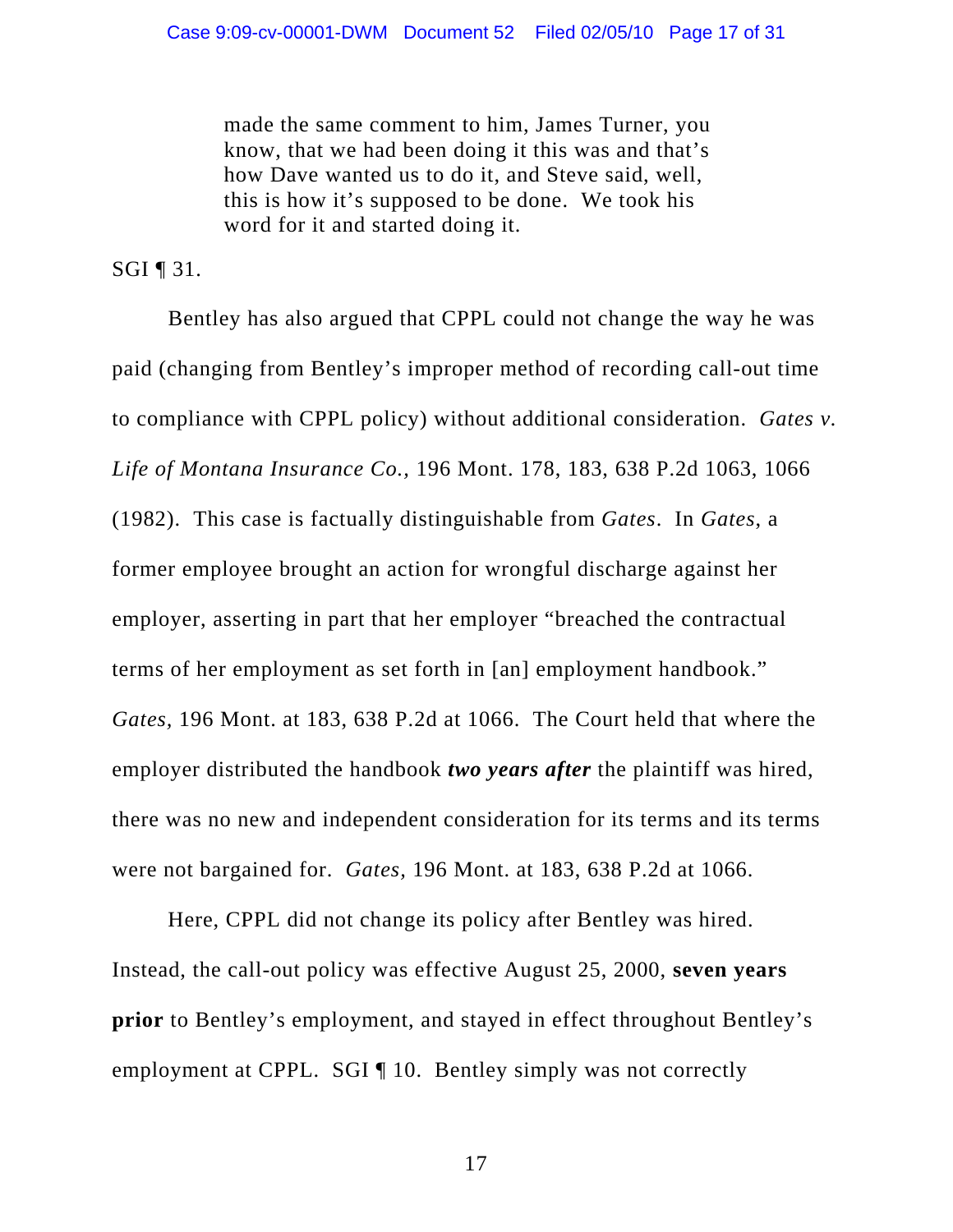recording time and, when CPPL learned of this, enforced its policy. Thus, no additional consideration is required.

Moreover, in its offer letter, CPPL reserved the right to change Bentley's pay. As stated by the Montana Department of Labor and Industry, Labor Standards Bureau, Wage and Hour Unit, employers are free to cut an employee's rate of pay. SGI at ¶ 18.

CPPL is entitled to summary judgment on Bentley's breach of contract claim because he was paid pursuant to CPPL's written policy and Bentley has failed to prove that CPPL promised to pay any additional amounts.

# **2. Bentley has suffered no damages as a result of not working the schedule he claims to have been promised.**

Bentley claims that CPPL breached an alleged contract by promising a rotating schedule different from the schedule he worked during his entire employment at CPPL, which would have resulted in more time off and less pay. Even assuming Bentley can establish a contract incorporating this term, which CPPL disputes as argued above, Bentley has failed to prove any damage.

Damages represent an essential element for a breach of contract claim. *See Sebena v. American Auto. Ass'n* [\(1996\), 280 Mont. 305, 310, 930 P.2d](http://elibraries.westlaw.com/find/default.wl?tf=-1&spa=HollandMT-3005&rs=EW1.0&referencepositiontype=S&serialnum=1996283001&fn=_top&sv=Full&referenceposition=54&findtype=Y&tc=-1&ordoc=2007290661&mt=Westlaw&db=661&vr=2.0&rp=%2ffind%2fdefault.wl&pbc=66481060)  [51, 54](http://elibraries.westlaw.com/find/default.wl?tf=-1&spa=HollandMT-3005&rs=EW1.0&referencepositiontype=S&serialnum=1996283001&fn=_top&sv=Full&referenceposition=54&findtype=Y&tc=-1&ordoc=2007290661&mt=Westlaw&db=661&vr=2.0&rp=%2ffind%2fdefault.wl&pbc=66481060). Failure to satisfy all of the elements of a claim causes the claim to fail as a matter of law. *See [Estate of Schwabe v. Custer's Inn,](http://elibraries.westlaw.com/find/default.wl?tf=-1&spa=HollandMT-3005&rs=EW1.0&serialnum=2000646104&fn=_top&sv=Full&tc=-1&findtype=Y&ordoc=2007290661&mt=Westlaw&db=4645&vr=2.0&rp=%2ffind%2fdefault.wl&pbc=66481060)* 2000 MT 325,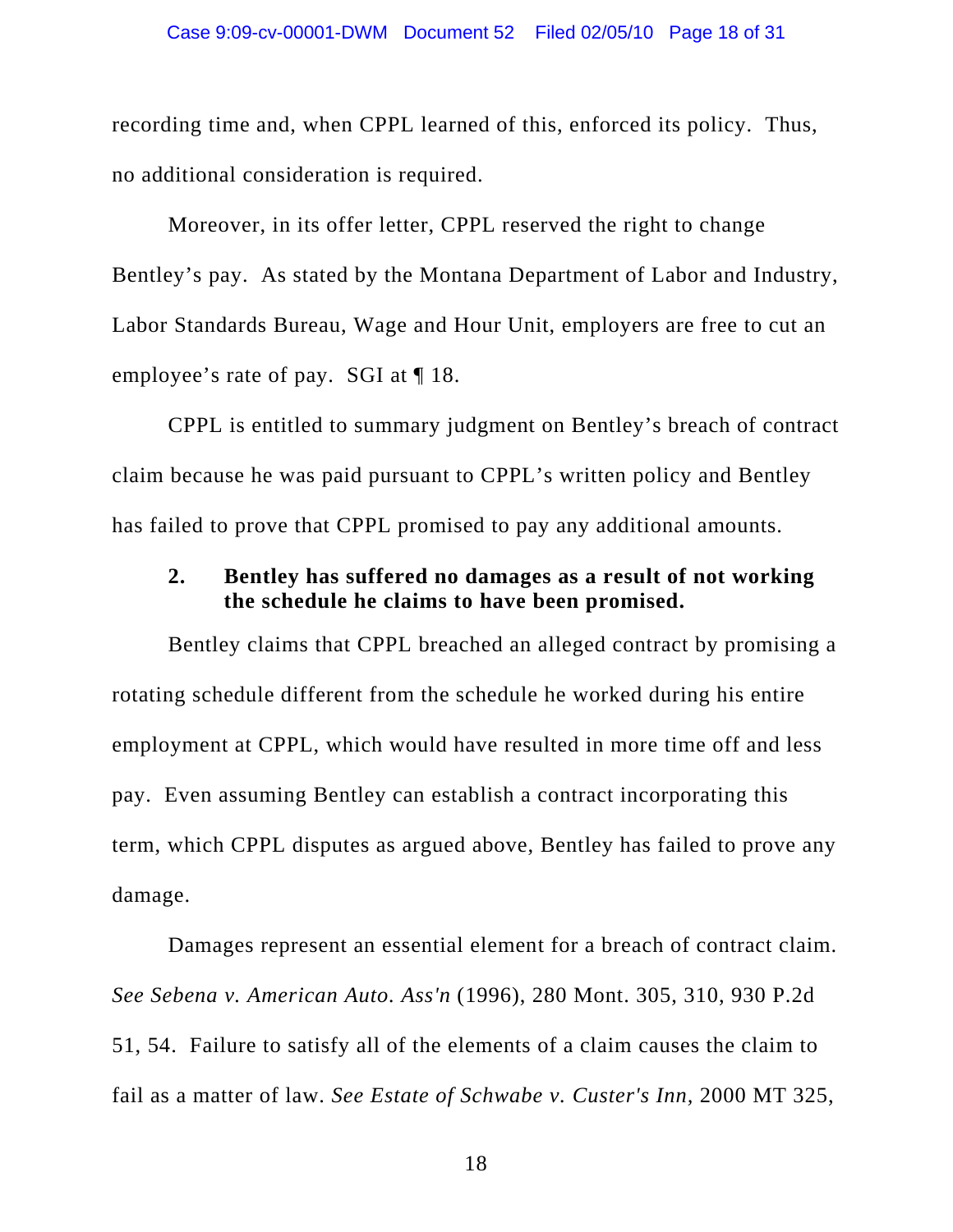[¶ 27, 303 Mont. 15, ¶ 27, 15 P.3d 903, ¶ 27](http://elibraries.westlaw.com/find/default.wl?tf=-1&spa=HollandMT-3005&rs=EW1.0&serialnum=2000646104&fn=_top&sv=Full&tc=-1&findtype=Y&ordoc=2007290661&mt=Westlaw&db=4645&vr=2.0&rp=%2ffind%2fdefault.wl&pbc=66481060). The amount equal to what the party would receive if the contract had been fully performed constitutes the measure of damages for the breach of an obligation arising from a contract. *[Arrowhead Sch. Dist. # 75, Park Co. v. Klyap,](http://elibraries.westlaw.com/find/default.wl?tf=-1&spa=HollandMT-3005&rs=EW1.0&serialnum=2003736117&fn=_top&sv=Full&tc=-1&findtype=Y&ordoc=2007290661&mt=Westlaw&db=4645&vr=2.0&rp=%2ffind%2fdefault.wl&pbc=66481060)* 2003 MT 294, ¶ 20, 318 [Mont. 103, ¶ 20, 79 P.3d 250, ¶ 20](http://elibraries.westlaw.com/find/default.wl?tf=-1&spa=HollandMT-3005&rs=EW1.0&serialnum=2003736117&fn=_top&sv=Full&tc=-1&findtype=Y&ordoc=2007290661&mt=Westlaw&db=4645&vr=2.0&rp=%2ffind%2fdefault.wl&pbc=66481060) (citation omitted); *see also* [§ 27-1-311,](http://elibraries.westlaw.com/find/default.wl?tf=-1&spa=HollandMT-3005&rs=EW1.0&fn=_top&sv=Full&tc=-1&docname=MTST27-1-311&ordoc=2007290661&findtype=L&mt=Westlaw&db=1002018&vr=2.0&rp=%2ffind%2fdefault.wl&pbc=66481060)  [MCA](http://elibraries.westlaw.com/find/default.wl?tf=-1&spa=HollandMT-3005&rs=EW1.0&fn=_top&sv=Full&tc=-1&docname=MTST27-1-311&ordoc=2007290661&findtype=L&mt=Westlaw&db=1002018&vr=2.0&rp=%2ffind%2fdefault.wl&pbc=66481060).

Here, Bentley has suffered no damages from CPPL not implementing Bentley's proposed schedule. Even assuming Bentley's allegations are true, and that he did not work the schedule promised and given more time off, he would be entitled only to work the schedule he advocates which results in less hours and less pay. Bentley has suffered no damages and his claims fail as a matter of law. *See [Estate of Schwabe,](http://elibraries.westlaw.com/find/default.wl?tf=-1&spa=HollandMT-3005&rs=EW1.0&serialnum=2000646104&fn=_top&sv=Full&tc=-1&findtype=Y&ordoc=2007290661&mt=Westlaw&db=4645&vr=2.0&rp=%2ffind%2fdefault.wl&pbc=66481060)* ¶ 27, 15 P.3d 903.

### **C. CPPL DID NOT WRONGFULLY INDUCE BENTLEY TO CHANGE HIS EMPLOYMENT.**

Bentley contends that CPPL misrepresented the work schedule and the call-out policy which induced him to quit his job in Washington and move to Montana. To prevail on this claim, Bentley must prove that he moved "from one place to another in this state", Mont. Code Ann. 39-2-303, and CPPL knowingly misrepresented the schedule and call-out pay for the purpose of inducing Bentley to quit his job and move. Here, Bentley moved from Washington, so this statute does not apply. Even if the statute were to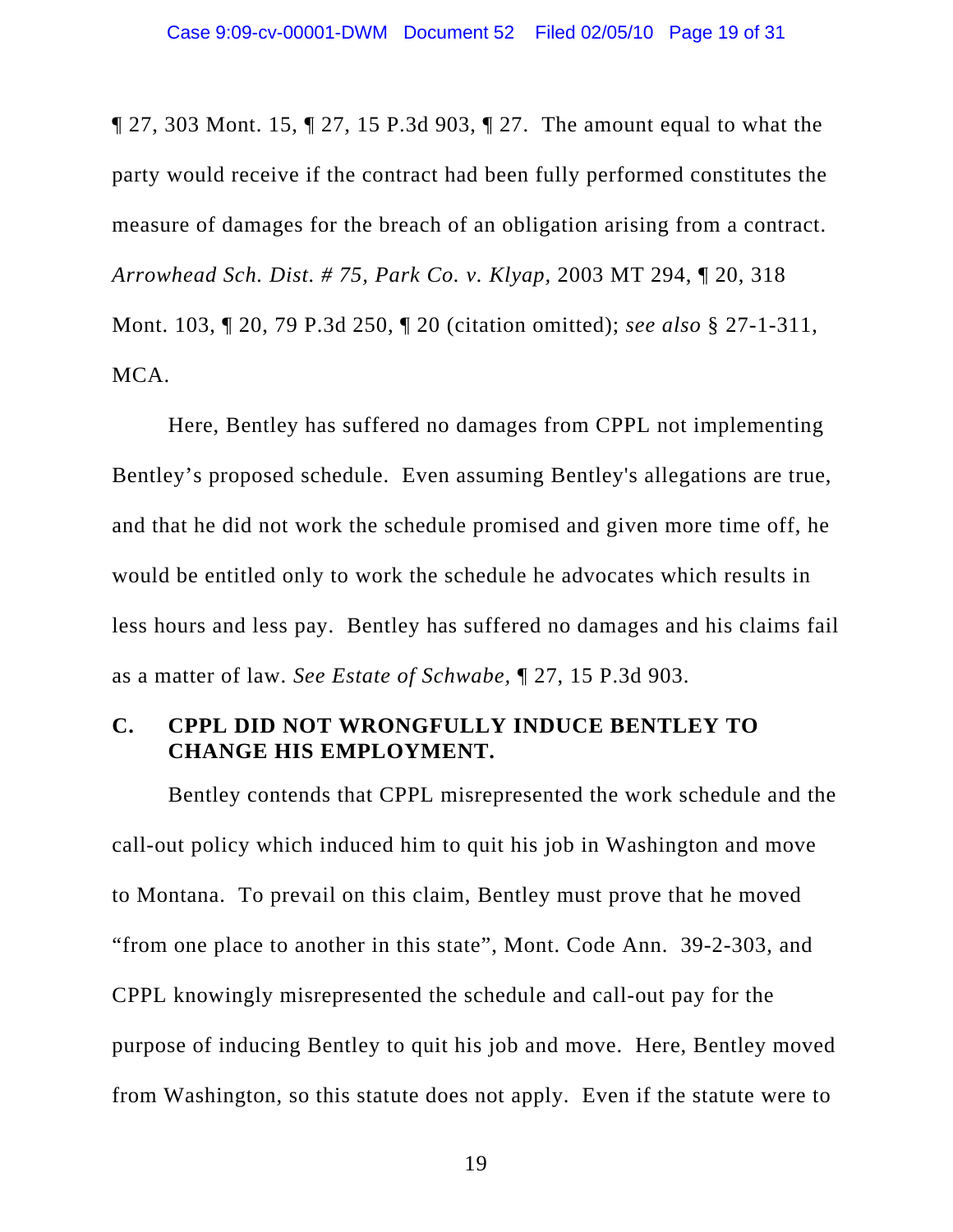apply, Bentley is not entitled to summary judgment because a factual dispute exists as to whether CPPL induced him to move.

# **1. The Unambiguous Statutory Language Controls.**

As noted above, MCA § 39-2-303 plainly provides that "a person or an entity doing business in this state may not induce, influence, persuade, or engage workers to *change from one place to another in this state* …". (emphasis added).

As has long been the rule of law in this State, it is the Court's duty "to construe the law as it is written." *In re Estate of Magelssen*, 182 Mont. 372, 378, 597 P.2d 90, 94 (1979). In ascertaining the Legislature's intent, "it is beyond dispute that [the court is] bound by [the] plain and unambiguous language used in a statute and may not consider legislative history or any other means of statutory construction." *[McKirdy v. Vielleux](http://elibraries.westlaw.com/find/default.wl?rs=EW1.0&serialnum=2000553441&fn=_top&sv=Full&tc=-1&findtype=Y&tf=-1&mt=Westlaw&db=4645&vr=2.0&rp=%2ffind%2fdefault.wl&sp=HollandMT-3005)*, 2000 MT 264, [¶ 22, 302 Mont. 18, ¶ 22, 19 P.3d 207, ¶ 22](http://elibraries.westlaw.com/find/default.wl?rs=EW1.0&serialnum=2000553441&fn=_top&sv=Full&tc=-1&findtype=Y&tf=-1&mt=Westlaw&db=4645&vr=2.0&rp=%2ffind%2fdefault.wl&sp=HollandMT-3005). "If no ambiguity exists in a statute, the letter of the law will not be disregarded under the pretext of pursuing its spirit." *Magelssen*, 182 Mont. at 378, 597 P.2d at 94. *See also Saari v. Winter Sports, Inc.*, 2003 MT 31, ¶22, 314 Mont. 212, 64 P.3d 1038.

Here, the statutory interpretation is clear and straight forward. It is undisputed that Bentley moved from Seattle, Washington to Missoula,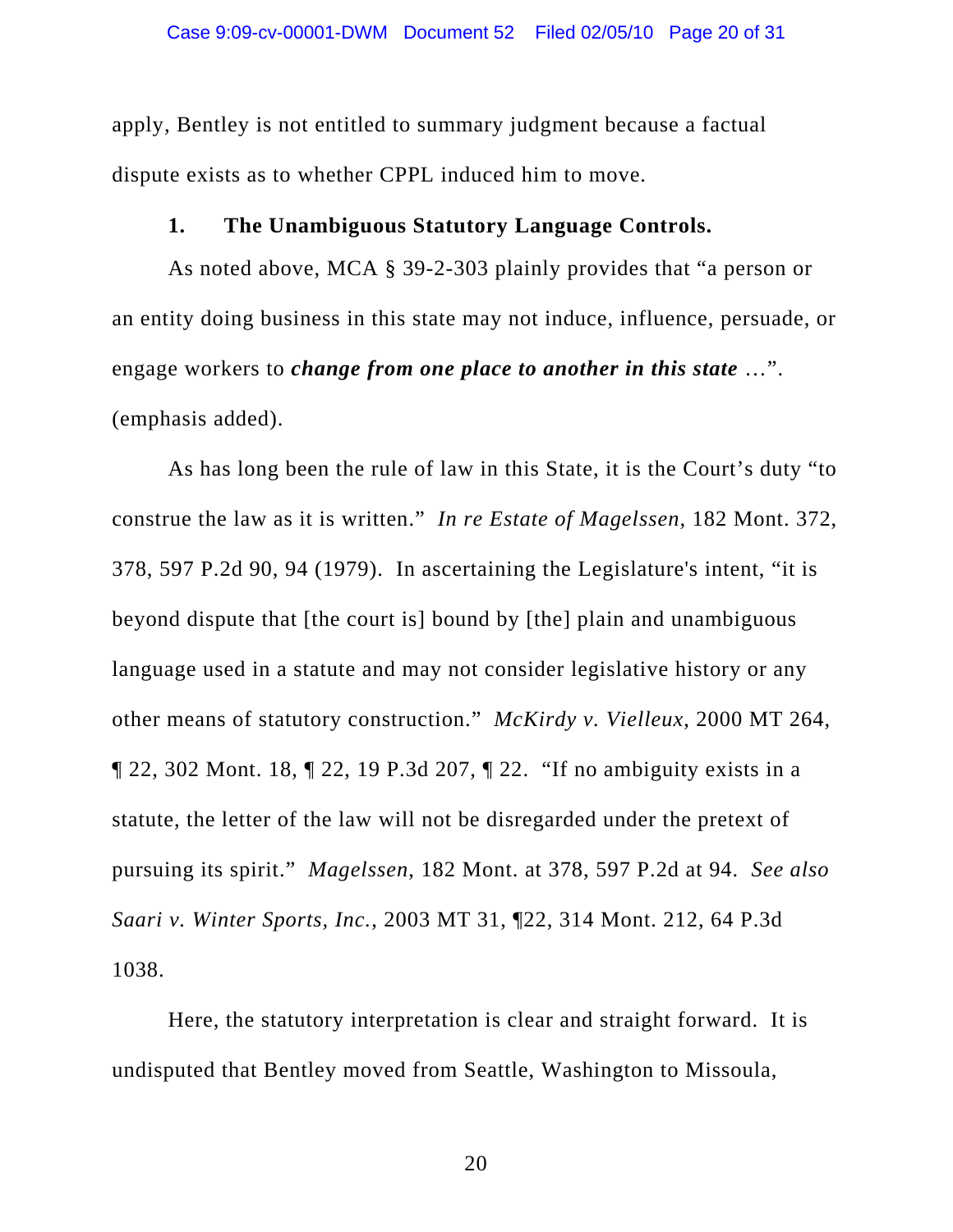Montana to take the CPPL job. SGI ¶ 2. The statute does not apply and CPPL is entitled to summary judgment on this claim.

# **2. A Factual Issue Exists as to Whether CPPL induced Bentley to move.**

Even if the Court concluded that MCA 39-2-303 were to apply, there is a question of fact as to whether CPPL induced Bentley to move to Montana precluding his motion for summary judgment. Bentley testified that prior to applying to CPPL in Missoula, he and his wife had decided to move out of Seattle, Washington because of weather, crime and traffic. *Id.* at ¶ 2. Bentley had quit his part time job. *Id.* at ¶ 3. Bentley applied for jobs in Spokane, Washington and Vancouver, Washington prior to applying in Missoula. *Id.* at ¶ 4. Given this testimony, Bentley cannot contend CPPL induced him to quit his job in Seattle and move. At a minimum, if the statute applies, there is a factual issue for trial.

### **D. CPPL IS ENTITLED TO SUMMARY JUDGMENT ON BENTLEY'S FAILURE TO PAY OVERTIME CLAIM**

In addition to claiming CPPL breached an employment contract by the way it paid Bentley for call outs, Bentley has also brought a claim for unpaid overtime. Specifically, Bentley has alleged that CPPL failed to pay time and one-half for call outs. Under Montana law and the FLSA, CPPL is required to pay time and one-half for all hours worked over 40 in a work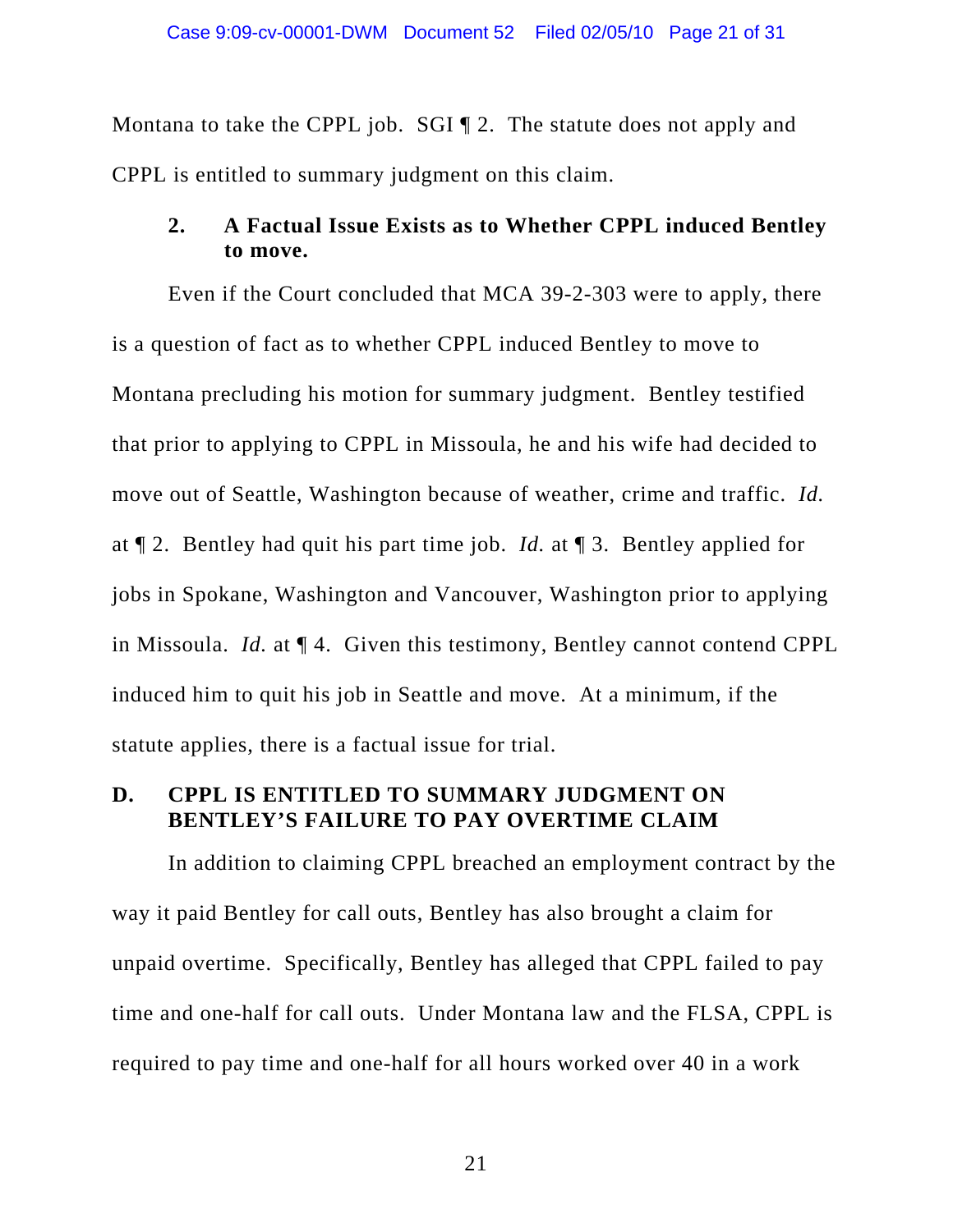week. Mont. Code Ann. § 39-3-405; 29 U.S.C. § 207. As shown in the chart above, Bentley was guaranteed a minimum of time and one-half on all overtime and, in many instances, received a premium. Thus, CPPL is entitled to summary judgment and attorneys' fees on this claim.

### **E. CPPL IS ENTITLED TO SUMMARY JUDGMENT ON BENTLEY'S CLAIM FOR BREACH OF THE IMPLIED COVENANT OF GOOD FAITH AND FAIR DEALING.**

The implied covenant of good faith and fair dealing does not apply absent a written contract. *Story v. City of Bozeman*, 242 Mont. 436, 449, 791 P.2d 767, 775 (1990). In *Story*, the court limited actions for tortious breach of the covenant of good faith and fair dealing to situations involving written contracts, and then only in "exceptional circumstances" where the party complaining had unequal bargaining power and a lack of a profit motive. *Id.* at 451, 791 P.2d at 776. Thus, absent a written contract, the covenant is not implicated. *Tvedt v. Farmers Ins. Group of Companies*, 2004 MT 125, ¶ 27, 321 Mont. 263, ¶ 27, 91 P.3d 1, ¶ 27. As shown above, Bentley has failed to prove the existence of a contract and the breach of the implied covenant of good faith and fair dealing does not apply.

Moreover, the employment relationship does not fit within the "special circumstances" outlined in *Story.* It goes without saying that one enters into an employment relationship with a profit motive, so even with a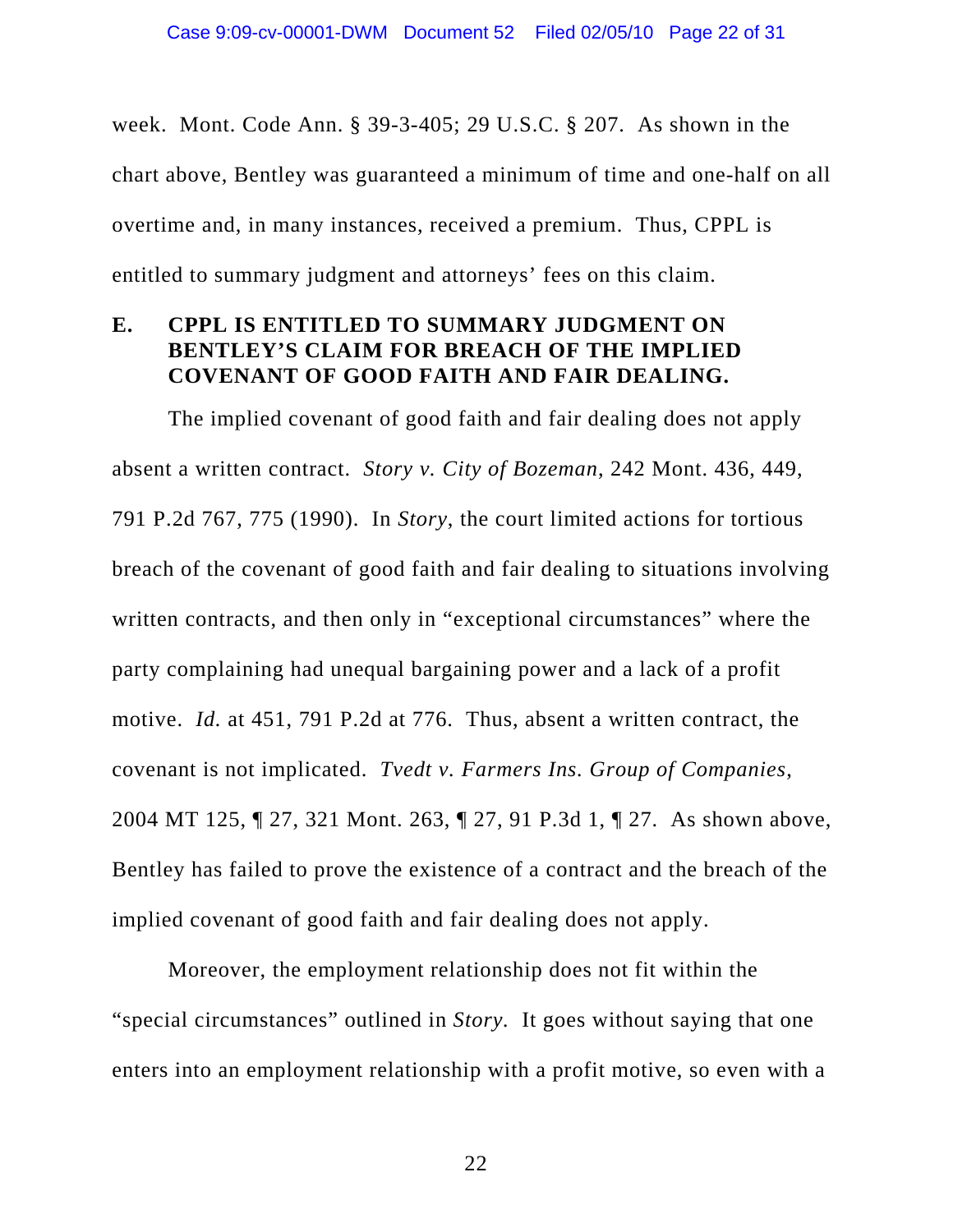written contract, the covenant would not apply. Bentley has not alleged, nor has he produced any written contract between him and CPPL. CPPL is entitled to summary judgment on this claim as well.

# **F. CPPL IS ENTITLED TO SUMMARY JUDGMENT ON BENTLEY'S CLAIMS FOR NEGLIGENCE, NEGLIGENT MISREPRESENTATION AND CONSTRUCTIVE FRAUD.**

Bentley has also brought claims for negligence, negligent misrepresentation and constructive fraud against CPPL. The negligent misrepresentation, constructive fraud and part of the negligence claim are based on the same alleged pre-employment misrepresentations and failure to pay wages and overtime as discussed above. The rest of the negligence claims is based on allegations that CPPL's failed to supervise its employees, enforce its policies and ensure that Bentley would not be harassed or retaliated against, which all lead to his discharge.

CPPL is entitled to summary judgment on the negligent misrepresentation, constructive fraud and part of the negligence claim for the same reasons as stated above in this brief. Specifically, there were not misrepresentations of the working conditions. Bentley received a written offer letter, accepted the terms of the written offer letter and worked pursuant to the terms of the written offer letter for over 18 months. Moreover, Bentley has been paid for all wages and overtime, and CPPL's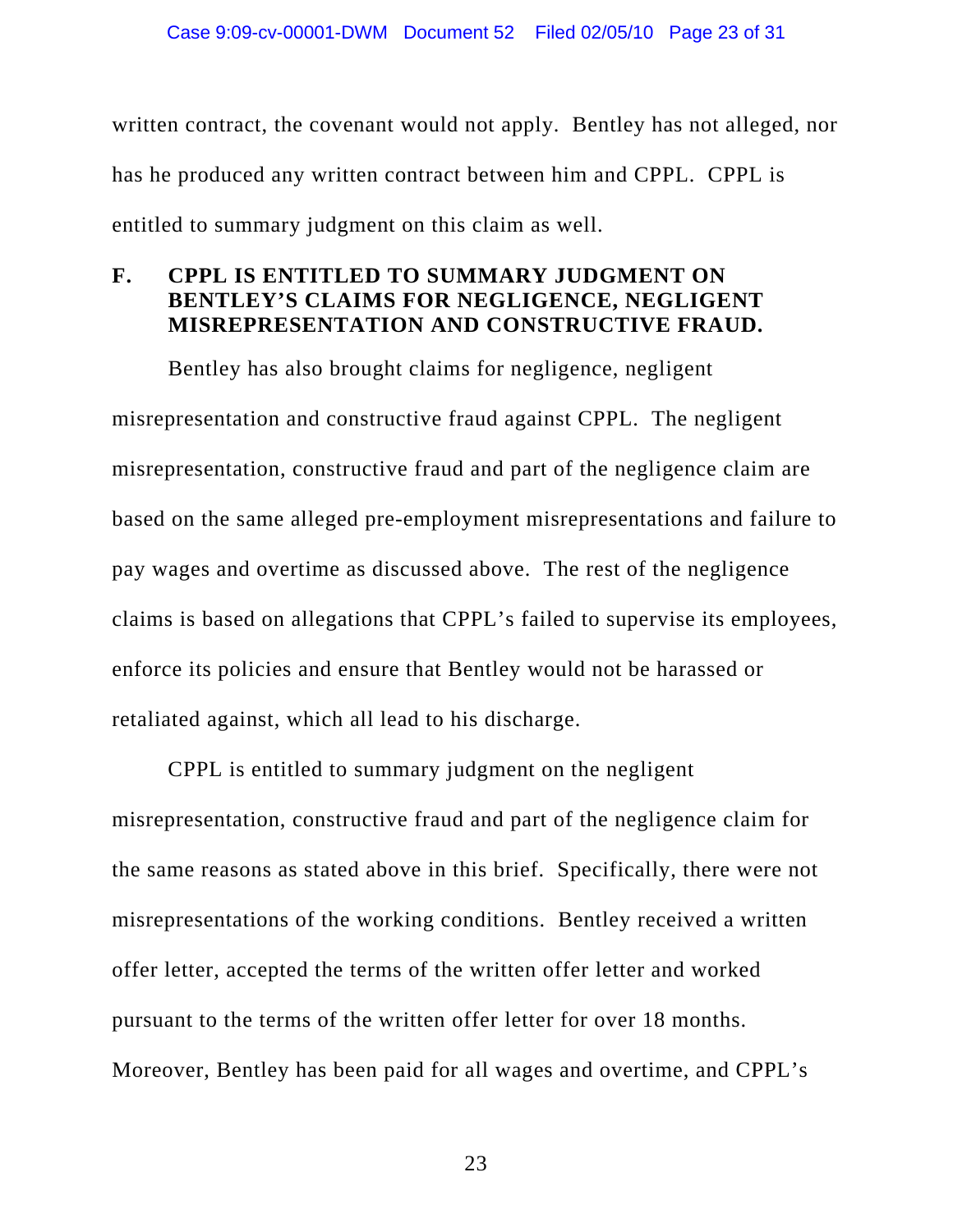call out policy expressly complies with the Montana Wage Payment Act and the FLSA.

CPPL is also entitled to summary judgment on the rest of the negligence claim and the negligent misrepresentation and constructive fraud claims because these claims are preempted by the WDEA.

# **1. Bentley's negligence claim is preempted by the WDEA because the allegations are not separate and independent from the discharge.**

It is beyond dispute that the WDEA is the exclusive remedy for wrongful discharge in Montana. *Ruzicka v. First Healthcare Corporation*, 45 F.Supp.2d 809 (D.Mont. 1997). "Except as provided in this part, no claim for discharge may arise from tort or express or implied contract." Mont. Code Ann. § 39-2-913. The only way to successfully bring a tort claim, is to prove that tort claim is *separate and independent* from a claim for wrongful discharge. *Mysse v. Martens*, . 279 Mont253, 268, 926 P.2d 765, 774 (1996); *Beasley v. Semitool, Inc*., 258 Mont. 258, 263, 853 P.2d 84, 86-87 (1993).

Here, Bentley's negligence claim necessarily arises from the discharge claim. Bentley was terminated for refusing a search of his vehicle. However, Bentley has alleged (and moved for summary judgment on the grounds) that his termination was the result of filing a claim with CPPL's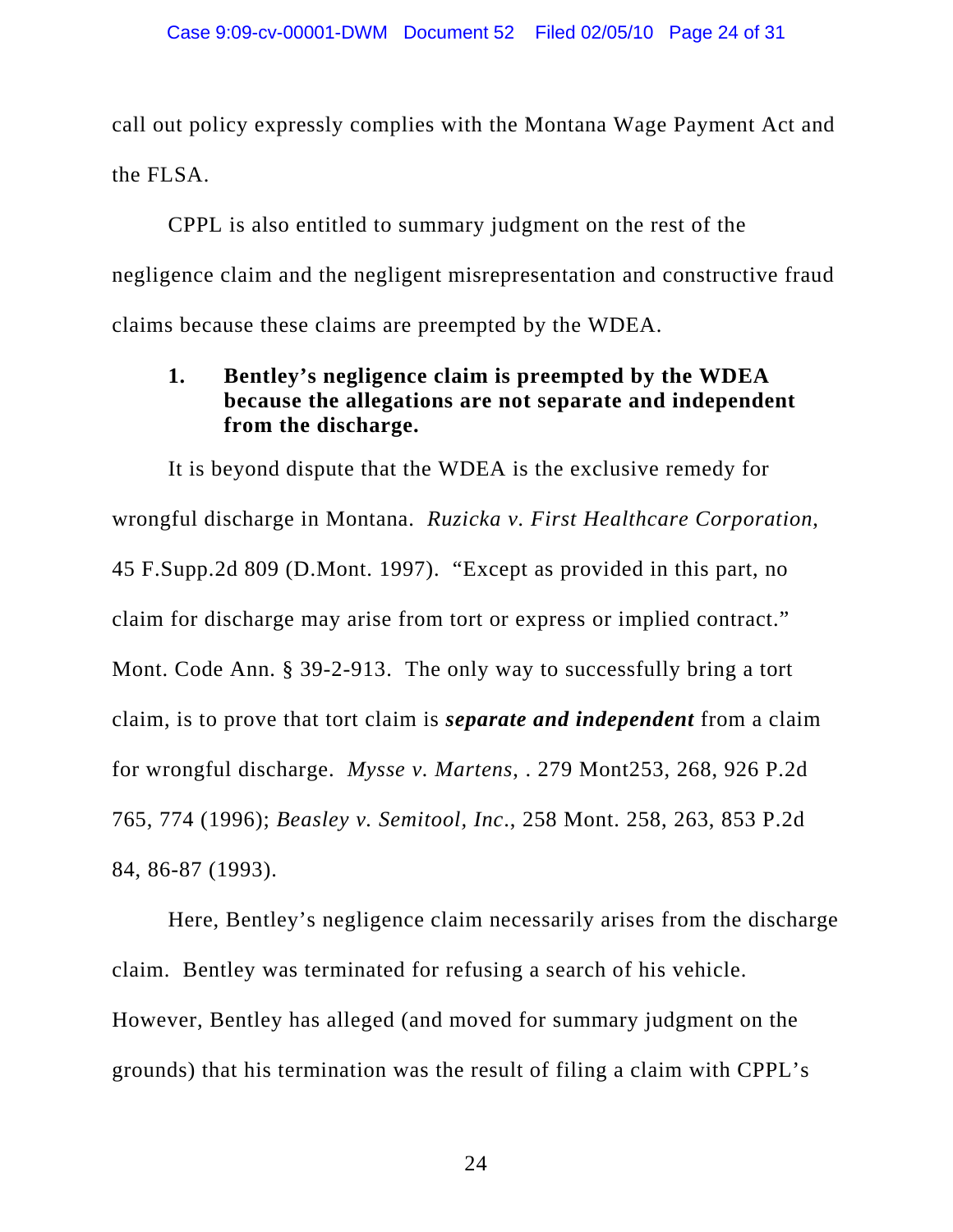"confidential" Employee Assistance Program, CPPL disclosing the

"confidential" report to Bentley's supervisor, Steve Thomas, and Steve

Thomas harassing and retaliating against Bentley for contacting EAP. Pl.'s

Br. In Support of Motion For Summary Judgment on the Wrongful

Discharge Claim, pages 5-11. These are the exact same allegations Bentley

plead for his negligence claim:

- ConocoPhillips owed a duty to Bentley to appropriately hire, train, and supervise its supervisory employees, including Steve Thomas, so as to prevent harassment and retaliation against subordinate employees. Compl. at ¶ 78.
- ConocoPhillips owed a duty to Bentley to enact and enforce policies and procedures to prevent harassment and retaliation in the workplace. Compl. at ¶ 78.
- ConocoPhillips owed a duty to Bentley not to disseminate confidential information to unauthorized persons. Compl. at ¶ 78.
- ConocoPhillips owed a duty to Bentley to enforce its firearms policy in a fair and balanced manner, and not as a pretext to discharge Bentley. Compl. at ¶ 78.
- ConocoPhillips owed a duty to Bentley to listen to his valid concerns about safety and overtime issues, rather than retaliate against Bentley for voicing his concerns. Compl. at ¶ 78.
- ConocoPhillips owed a duty to Bentley not to violate his constitutional rights to privacy and to bear arms. Compl. at ¶ 78.

Thus, Bentley's claim for negligence is preempted by the WDEA, and

CPPL is entitled to summary judgment on that claim.

# **2. Bentley's claims for negligence, negligent misrepresentation and constructive fraud are preempted by the WDEA because**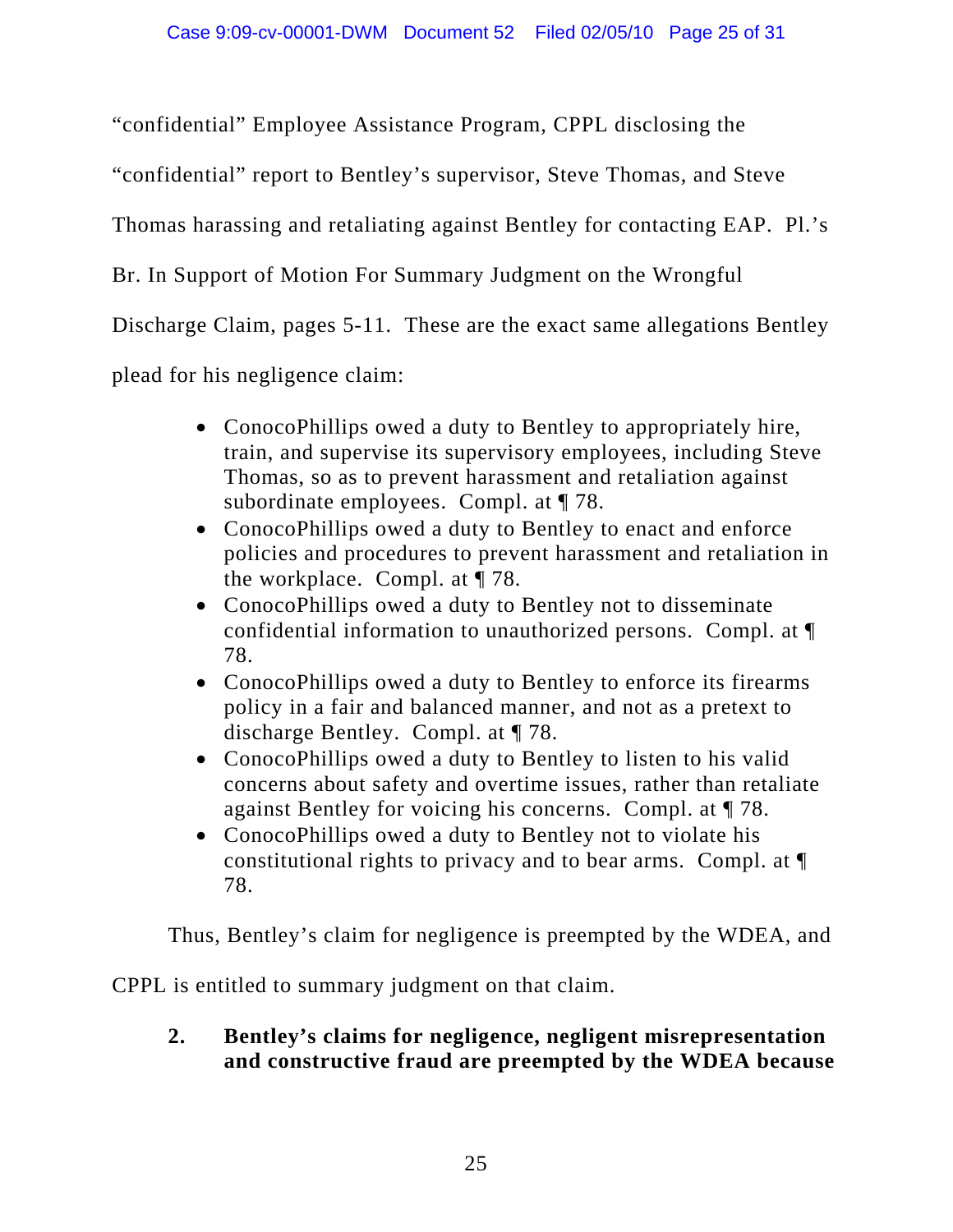The WDEA provides the exclusive remedy for wrongful discharge and precludes any claims that "may arise from tort or express or implied contract." Mont. Code Ann. § 39-2-913. When a claimant does not allege any damages other than those "arising out of her discharge, the complaint is insufficient to indicate a separate claim." *Mysse,* 279 Mont at 268, 926 P.2d at 774.

Bentley has not identified any damages for his negligence, negligent misrepresentation or fraud claims. Plaintiff's Preliminary Pretrial Statement at page 19. Instead, the damages claimed relate to the loss of his employment, specifically, loss of income and benefits. *Id.* Bentley's expert, Dave Johnson, not only calculated lost wages and benefits for the four year period allowed by the WDEA, but he also calculated lost wages and benefits for Bentley's work life expectancy. SGI ¶ 32. Since the only damages related to these claims are the lost earnings and benefits caused by Bentley being discharged from CPPL, these alleged damages necessarily result from Bentley's discharge, his sole claim is the WDEA and his negligence, negligent misrepresentations and constructive fraud claims are preempted.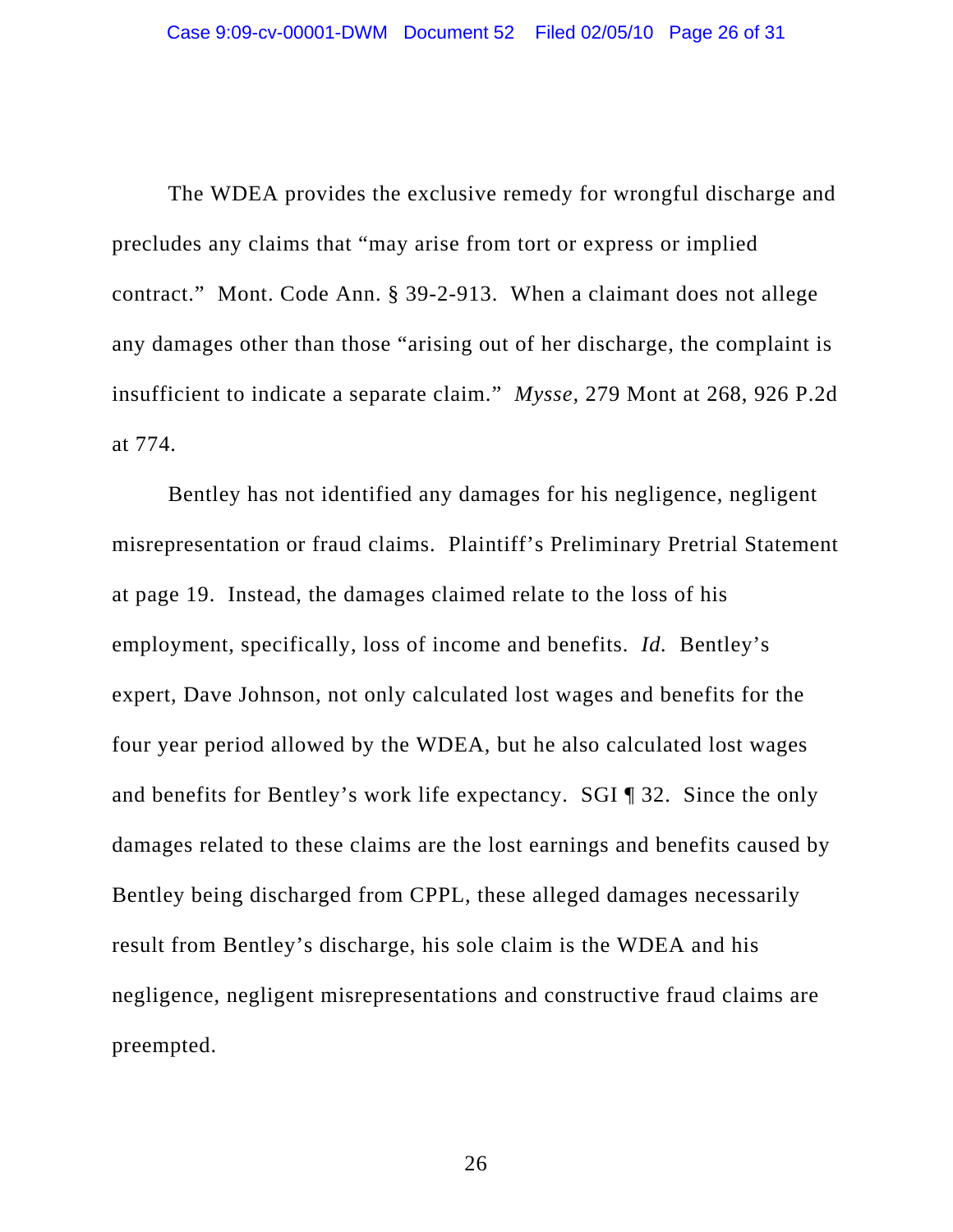# **G. CPPL IS ENTITLED TO SUMMARY JUDGMENT ON BENTLEY'S CLAIM FOR RETALIATION AND PUNITIVE DAMAGES UNDER THE WDEA.**

Under the WDEA's retaliation prong, a discharge can be wrongful if an employee is fired "in retaliation for the employee's refusal to violate public policy or for reporting a violation of public policy." Mont. Code Ann. § 39-2-904. The WDEA defines public policy as "a policy in effect at the time of the discharge concerning the public health, safety, or welfare established by constitutional provision, statute, or administrative rule." Mont. Code Ann. § 39-2-903(7) (emphasis added). To prevail on this claim, then, Bentley must prove that he was fired for either (1) refusing to violate public policy or (2) for reporting a violation of public policy. If he cannot prove these particular facts by "clear and convincing evidence" then he cannot get punitive damages. Mont. Code Ann. § 39-2-905(2):

> (2) The employee may recover punitive damages otherwise allowed by law if it is established by clear and convincing evidence that the employer engaged in actual fraud or actual malice in the discharge of the employee in violation of  $39-2-904(1)(a)$  $39-2-904(1)(a)$ .

If there is no violation of  $\S$  39-2-904(a), there can be no award of punitive damages. That is the case here.

The "public policy" section of the WDEA is intended to "protect good faith 'whistle blowers.'" *Krebs v. Ryan Oldsmobile,* 255 Mont. 291, 296,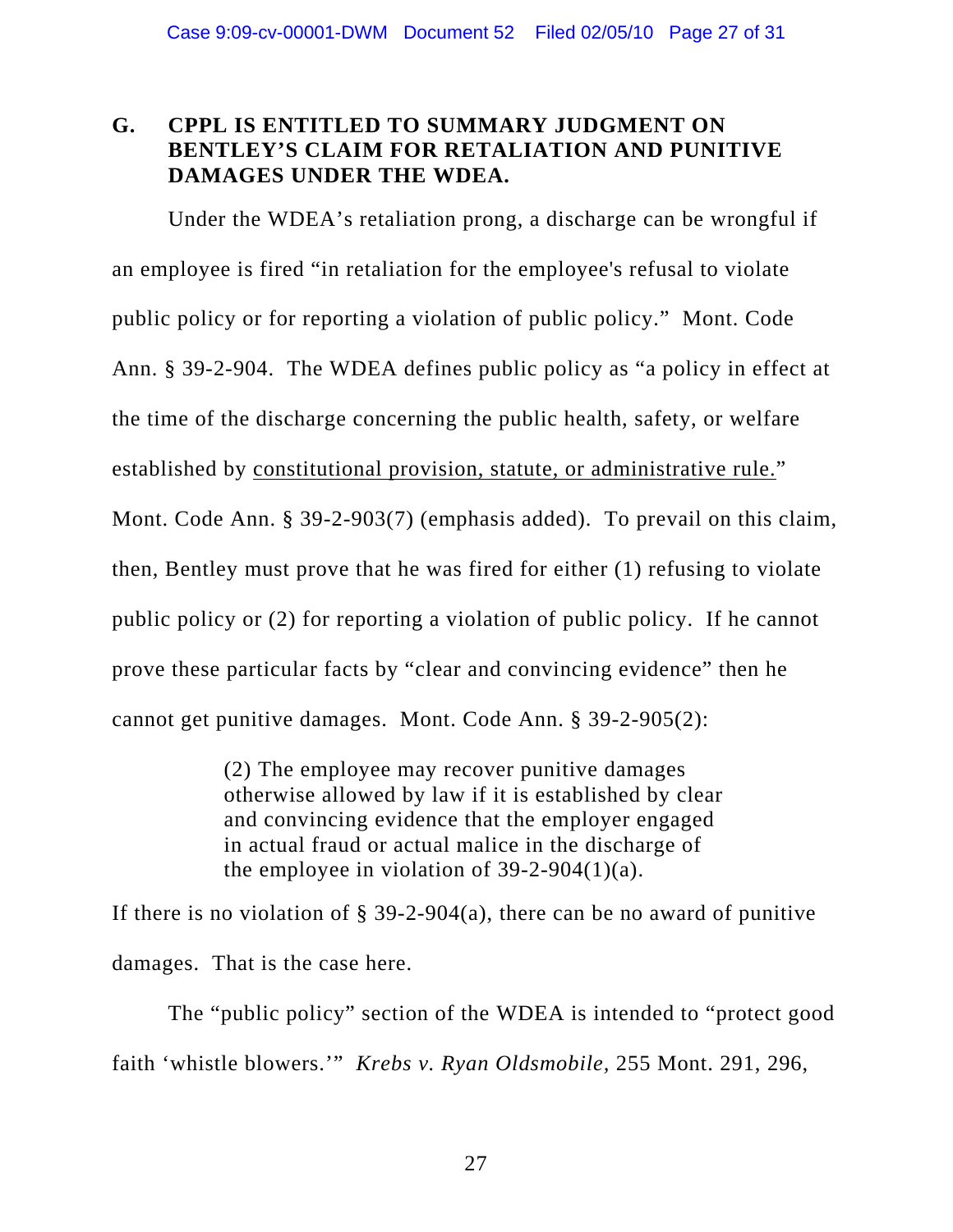843 P.2d 312, 315 (1992). Bentley does not fit into that category. Nowhere does he allege that he reported a violation of public policy. This is fatal to his claim, as demonstrated by the cases decided under the "public policy" section of the WDEA. In *Motarie v. Northern Montana Joint Refuse Dist.,*  274 Mont. 239, 244, 907 P.2d 154, 157 (1995), the court reversed summary judgment for the employer and held that a probationary employee who had been fired shortly after he reported a workplace violation to the federal Occupational Health and Safety Administration stated a claim under the WDEA. In *Krebs*, *supra* the court found the public policy section of the WDEA applicable to the discharge of an employee who had reported to law enforcement that co-workers were engaged in illegal drug activity. There, the plaintiff was fired for being a "snitch" when his boss discovered he was working with the police. *Krebs,* 255 Mont. at 297, 843 P.2d at 316.

Bentley did not report any violation of public policy. Although he alleges his discharge was in retaliation for using the EAP program and complaining that his work schedule was unsafe, that is not the same as reporting a violation of public policy to law enforcement or a regulatory agency. Pl.'s Br. in Support of Motion for Summary Judgment on the Wrongful Discharge Claim, pages 5-11. No one was injured working this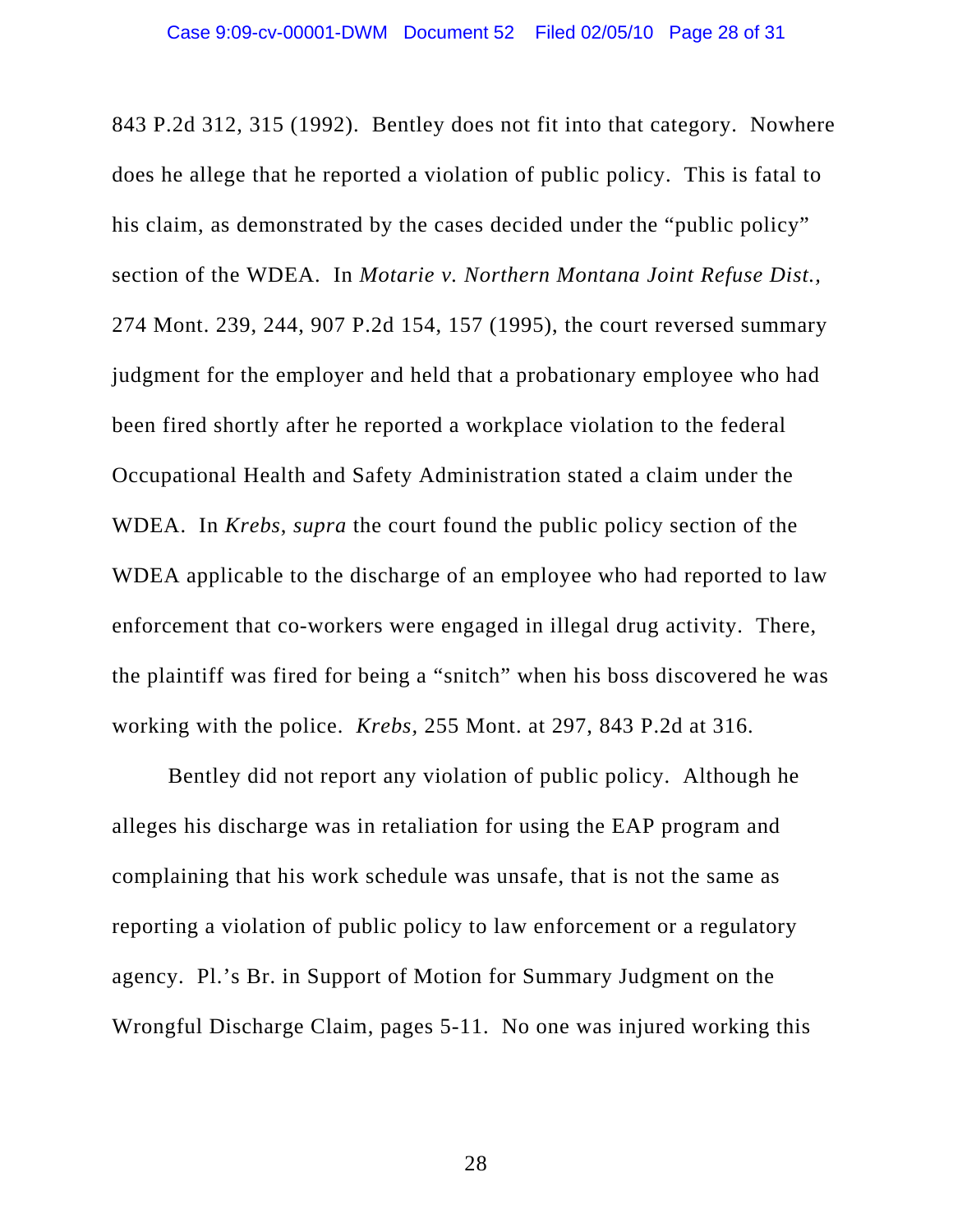schedule, no federal or Montana laws or regulations were violated with this schedule. SGI ¶ 31.

As established in his deposition, the only "report" he allegedly made regarding the way call outs were made was to tell Steve Thomas that Dave Floyd paid call outs differently. *Id.* at 30.Again, as shown above, CPPL violated no wage and hour laws by the way it paid call outs. Instead, CPPL exceeded the minimum requirements of the law on many instances. Simply put, absent an actual "violation of public policy" for Bentley to report, CPPL could not have violated Mont. Code Ann. § 39-2-904(1)(a).

#### **CONCLUSION**

For the foregoing reasons, CPPL requests that the Court deny Bentley's motion for summary judgment on his claims for unpaid wages, breach of contract and wrongful inducement and instead grant CPPL's motion for summary judgment on the claims for unpaid wages, breach of contract, wrongful inducement, unpaid overtime, breach of the implied covenant of good faith and fair dealing, negligence, negligent misrepresentation, constructive fraud, retaliation and punitive damages.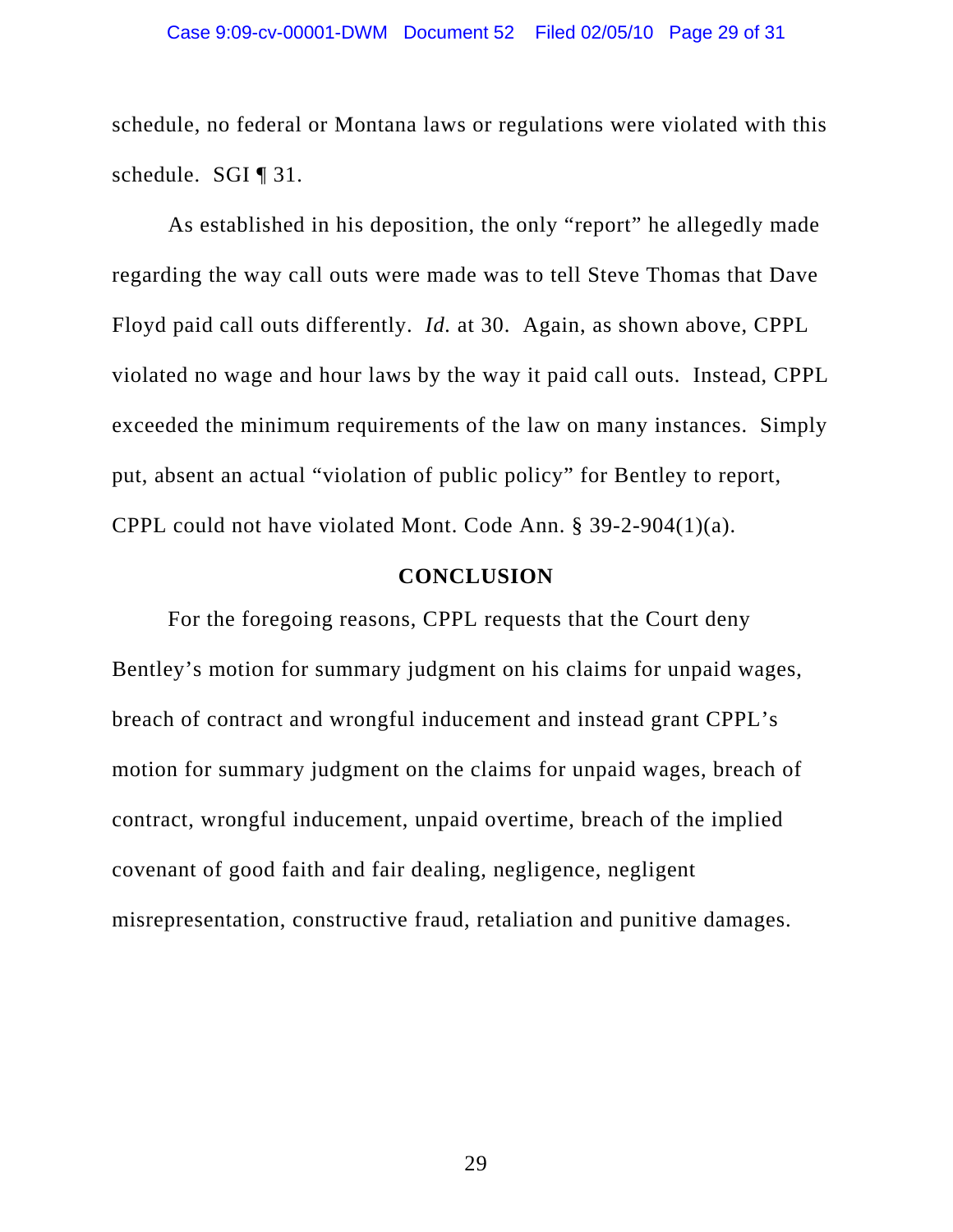DATED this \_\_\_ day of February, 2010.

/s/ Jason S. Ritchie

Jason S. Ritchie HOLLAND & HART LLP

ATTORNEYS FOR DEFENDANT CONOCOPHILLIPS PIPELINE **COMPANY**